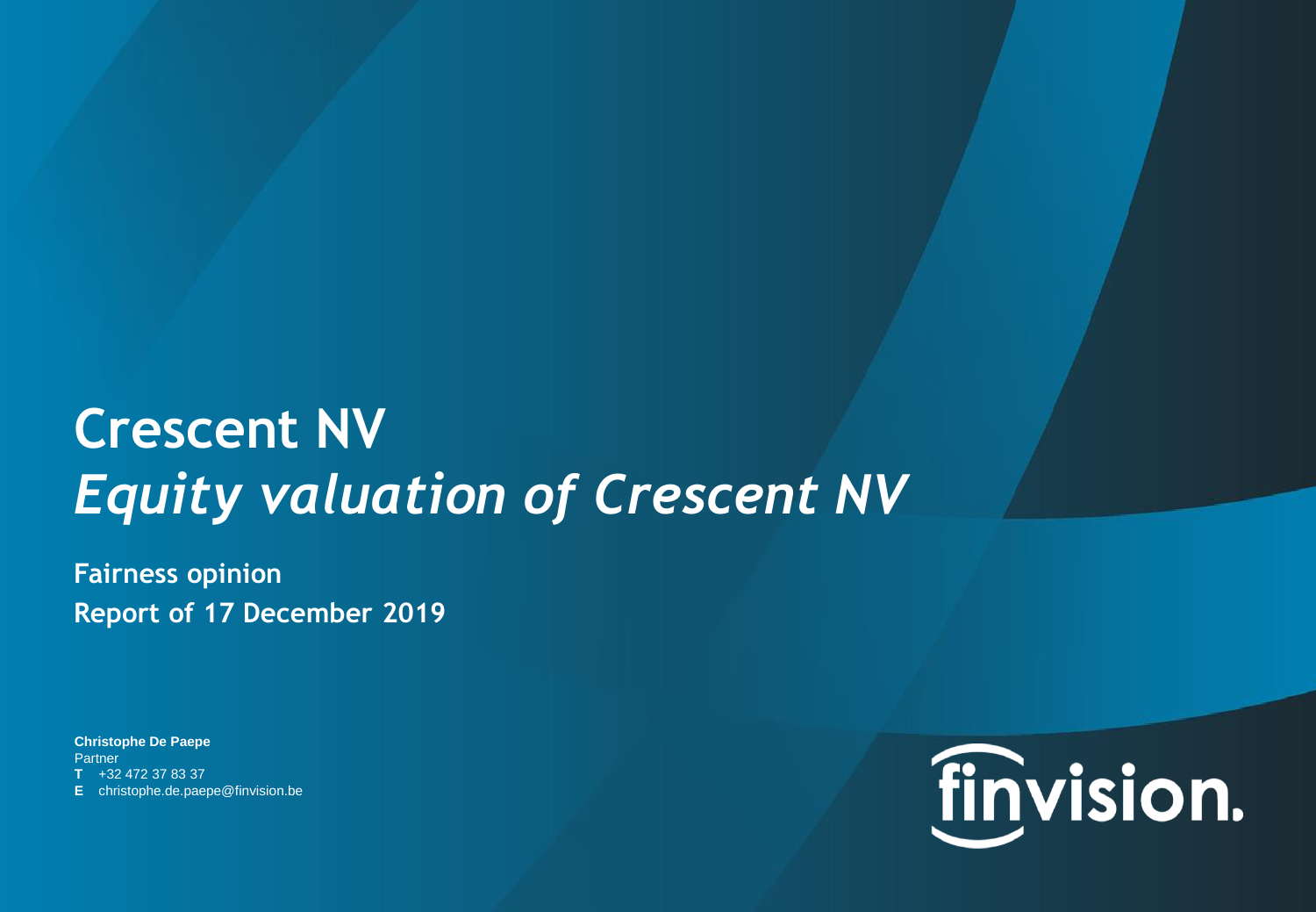

Date: 17 December 2019

Crescent NV Gaston Geenslaan 14 B-3001 Leuven

Mr. Eric Van Zele Mr. Edwin Bex

Dear Mr. Van Zele, Mr. Bex,

We have pleasure in enclosing a copy of our fairness opinion report on the equity value of Crescent NV in accordance with our engagement letter dated 18 October 2019.

#### **The proposed Transaction**

Crescent NV (hereafter "Crescent") envisages to perform a capital increase on 20 December 2019 through contribution in kind of 6.046 KEUR in shareholder debts, in order to strengthen the share capital of Crescent NV (hereafter the "Transaction").

The board of directors of Crescent have proposed an issuance price of 0,0256 EUR/share. As a result, the proposed capital increase will lead to the issuance of 236.164.700 new shares. As the total current shareholdings amount to 1.368.839.925 shares, the capital increase will dilute the current shareholdings to 85,29% of total shares after the capital increase. The proposed issuance price of 0,0256 EUR/share is below the current share price of Crescent on Euronext stock exchange.

#### **Background of our engagement**

In connection with the envisaged transaction, the board of directors of Crescent has appointed Finvision Bedrijfsrevisoren BVBA (hereafter "Finvision") (with registered office at Evolis 100, B-8530 Harelbeke and registered with the Crossroads Bank of Enterprises under company number 0849.882.722 (RPR Gent, division Kortrijk) (registered company auditor IBR B00829) as independent expert (hereafter "the Independent Expert") to provide a fairness opinion (hereafter "the Opinion") on the equity valuation of Crescent. Based on the historic services performed by Finvision, Finvision is to be considered as independent from Crescent NV (and its subsidiaries) and affiliated entities & persons.

#### **Sources of information**

Our report is primarily based on information provided by Crescent management (Edwin Bex (CFO)), which was received during meetings, emails and conference calls. The list of documents reviewed and/or considered is included in Appendix B.

**Finvision Bedrijfsrevisoren BVBA**

Evolis 102 B-8530 Harelbeke IBR nr B00829 BTW BE 0849.882.722

#### **Scope of work and limitations**

A fairness opinion (the "Opinion") is not the result of a mathematical calculation. It is a synthetic professional opinion on the financial conditions of a transaction, based on a set of observations regarding the past as well as on assumptions regarding the future, with respect to company-specific parameters.

Our valuation work was performed between 18 October 2019 and 17 December 2019 based on the information and explanations made available to us during this period by the management of Crescent. The principal steps of our valuation work comprised of : (1) discussions with management of Crescent; (2) analysis of various corporate documents, including historical and prospective financial information with respect to Crescent and its subsidiaries; (3) research and analysis of relevant industry, economic and market data; and (4) application of the DCF and multiples methods to develop estimates of the fair market value of Crescent.

In preparing our Opinion, we have assumed and relied upon, without independent verification, the information that was publicly available or was furnished to Finvision by Crescent, or that was otherwise reviewed by Finvision for the purposes of our Opinion, as being complete, accurate and not misleading. Finvision does not assume any responsibility or accept any liability for any such independent verification. We have assumed that no information has been withheld from us that could reasonably affect the Opinion.

In relying on financial analyses, projections, assumptions and forecasts provided to us or derived therefrom, we have assumed that they have been prepared with due care based on assumptions reflecting the best currently available estimates and judgments by management of Crescent as to the expected future results of operations and financial condition of Crescent to which such analyses, projections, assumptions or forecasts relate and that no event subsequent to this and not disclosed to us had a material effect on them. We express no view as to such analyses, projections or forecasts or the assumptions on which they were based.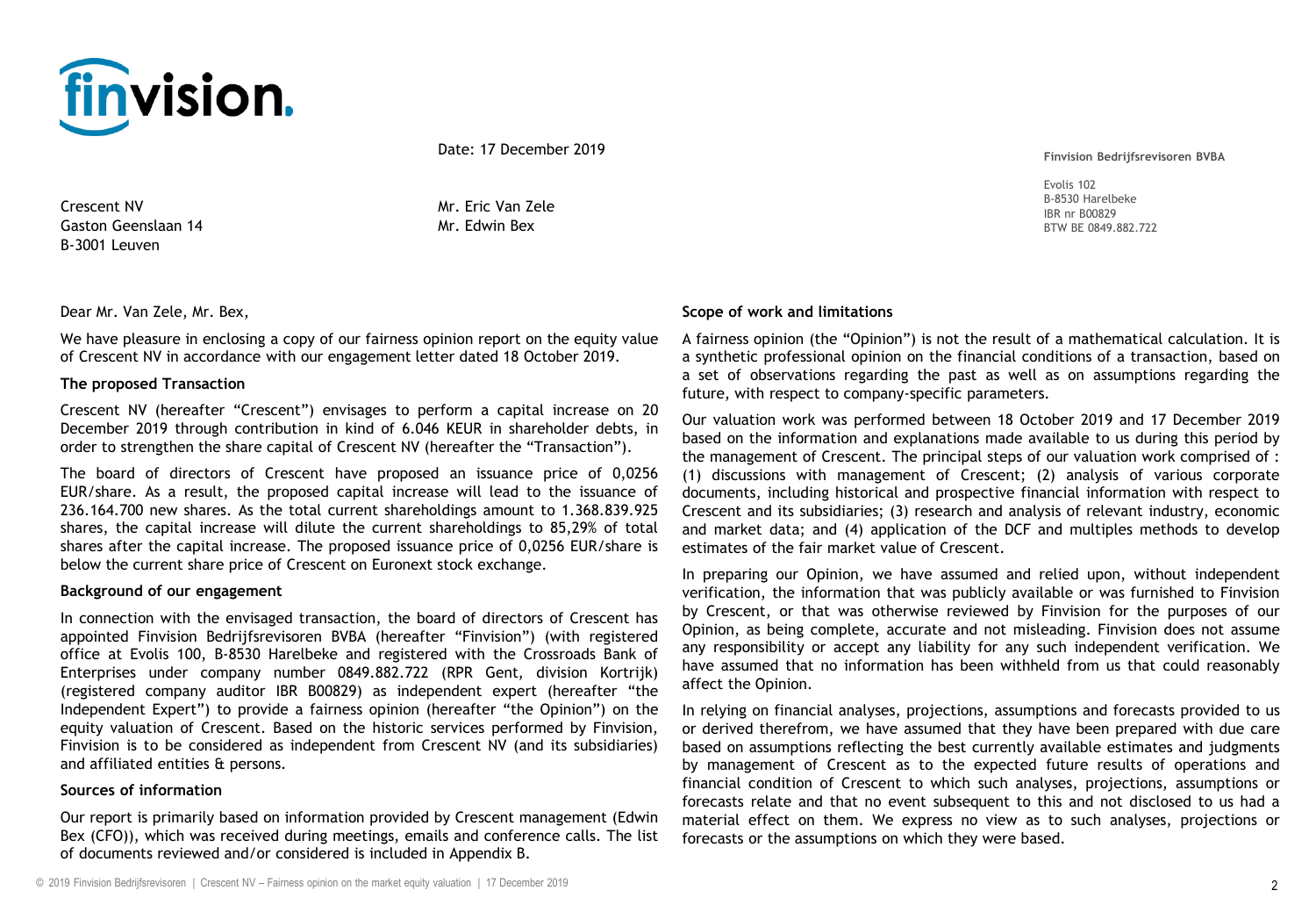

We are not legal, regulatory, actuarial, real estate or tax experts and have relied on the assessments made by advisors to Crescent with respect to such issues.

This Opinion is based upon prevalent financial, economic, monetary, market and other conditions as they exist on, and on the information made available to us, and may be assessed, as at the date of the Opinion. Accordingly, although subsequent events or circumstances, and any other information that becomes available after this date, may affect this Opinion, Finvision has not assumed any responsibility to update, revise or reaffirm this Opinion.

This Opinion is solely for the use and benefit of the board in connection with and for the purposes of the evaluation of the Transaction and shall not be used for any other purpose. We assume no responsibility and accept no liability to any person in relation to the contents of this letter other than to the Committee, even if it has been disclosed with our consent. In addition, the Committee agrees that our liability to the Committee will be limited into the manner as set out in the Engagement Letter. This Opinion may not be relied upon and will not confer any rights or remedies upon, by any employee, creditor or holder of shares of Crescent, or any other party.

Our Opinion is limited to the fairness of the equity valuation, from a financial point of view, and does not in any manner address any other aspect or implication of the Transaction.

We have been engaged by the Company to act as independent expert for the purposes of providing this Opinion connected to the Transaction and will receive a fee from Crescent for our services. We will receive our fee upon the issuance of the Opinion, irrespective of the contents of the Opinion and/or the completion of the Transaction.

This Opinion may be incorporated in full, for information purposes only, or partly in the position statement to be made available by the board in connection with the Transaction.

This Opinion is issued in the English language and reliance may only be placed on this Opinion as issued in the English language. If any translations of this Opinion are delivered they are provided only for ease of reference, have no legal effect and Finvision makes no representation as to, and accepts no liability in respect of, the accuracy of any such translations.

This Opinion and any non-contractual obligations arising out of, or in connection with, this Opinion shall be governed by and construed in accordance with Belgian law and any claims or disputes arising out of, or in connection with, this Opinion shall be subject to the exclusive jurisdiction of the Belgian courts.

For your convenience, this report can be made available to you in electronic as well as hard copy format, multiple copies and versions of this report may therefore exist in different media and in the case of any discrepancy the final signed hard copy should be regarded as definitive.

#### **General**

The report is issued on the understanding that the information provided by Crescent management would be complete and that Crescent management have drawn our attention to all matters, financial or otherwise, of which they are aware which may have an impact on our report up to the date of signature of this report. Additionally, we have no responsibility to update this report for events and circumstances occurring after this date.

#### **Contacts**

If there are any matters upon which you require clarification or further information please contact Christophe De Paepe.

Yours faithfully,

The Independent Expert Finvision Bedrijfsrevisoren Christophe De Paepe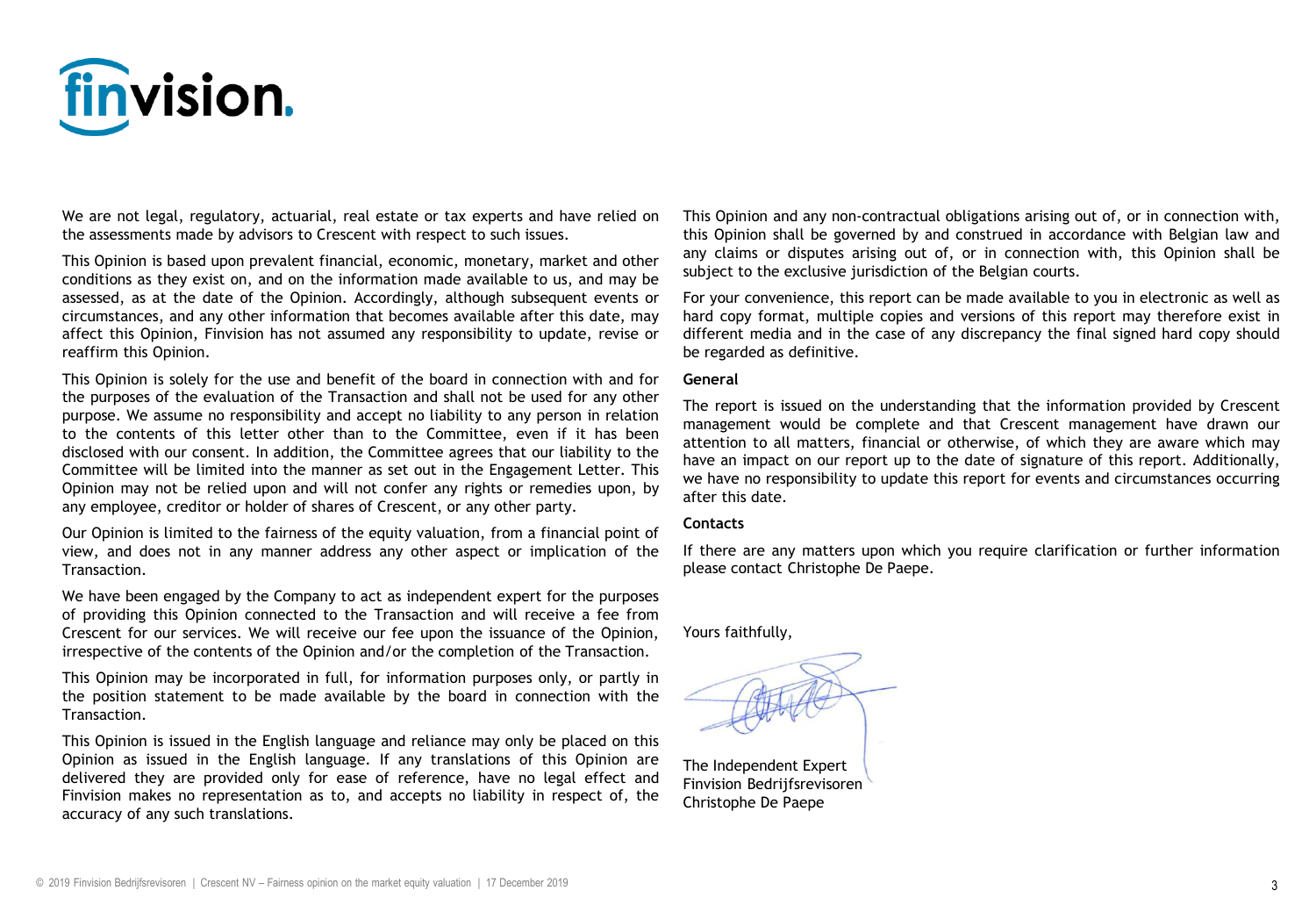### Table of contents

| <b>Section</b>                                           | Page |
|----------------------------------------------------------|------|
| 1. Summary of valuations and fairness opinion conclusion | 5    |
| 2. Introduction                                          | 8    |
| 3. Discounted cash flow analysis                         | 13   |
| 4. Multiples of comparable listed companies              | 16   |
| 5. Crescent share price evolution                        | 18   |

| <b>Appendices</b>                                    | Page |
|------------------------------------------------------|------|
| A. List of abbreviations                             | 21   |
| B. List of documents reviewed                        | 22   |
| C. Peer group: unlevered beta & debt-to-equity ratio | 73   |
|                                                      |      |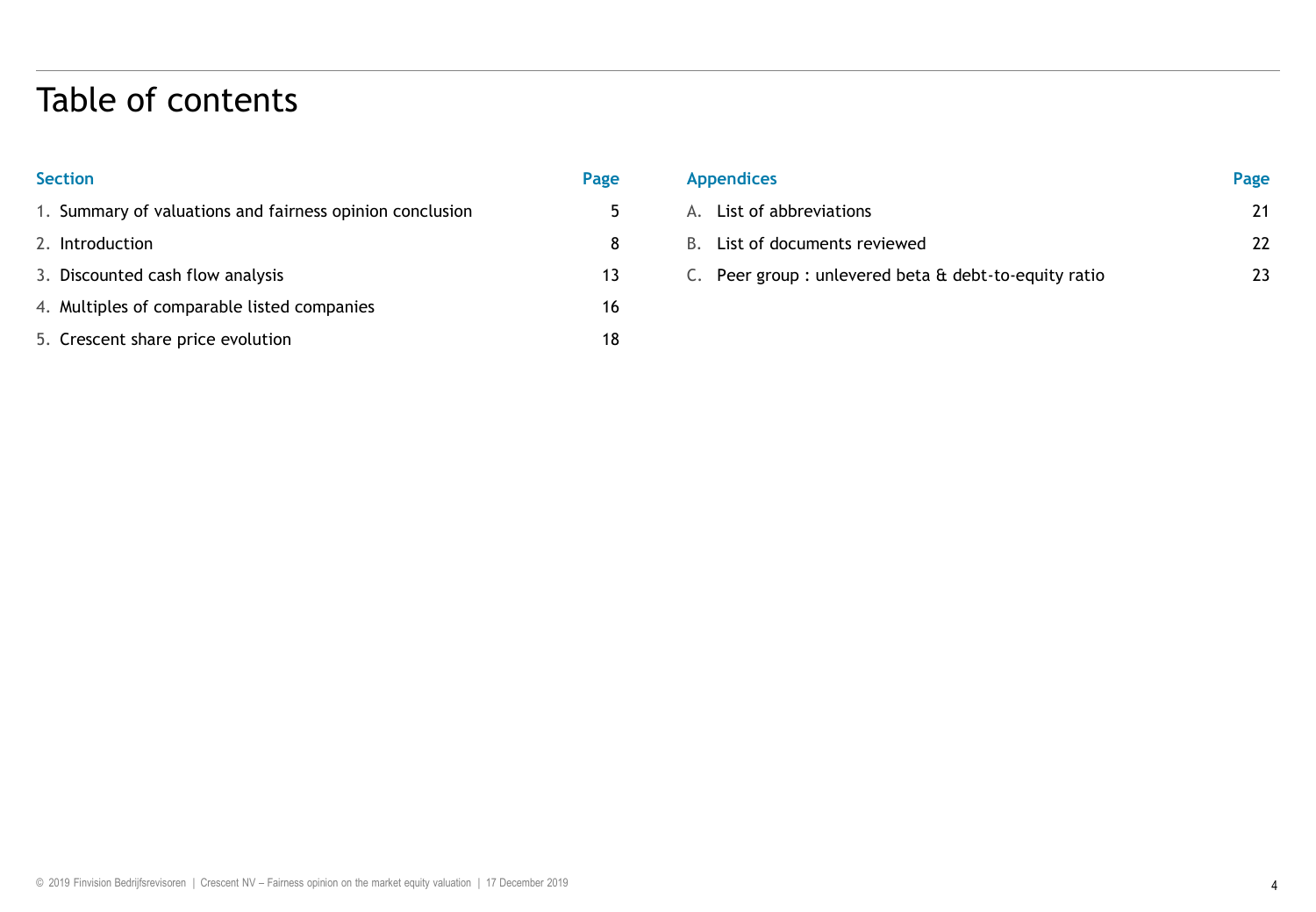

Summary of valuations and fairness opinion conclusion

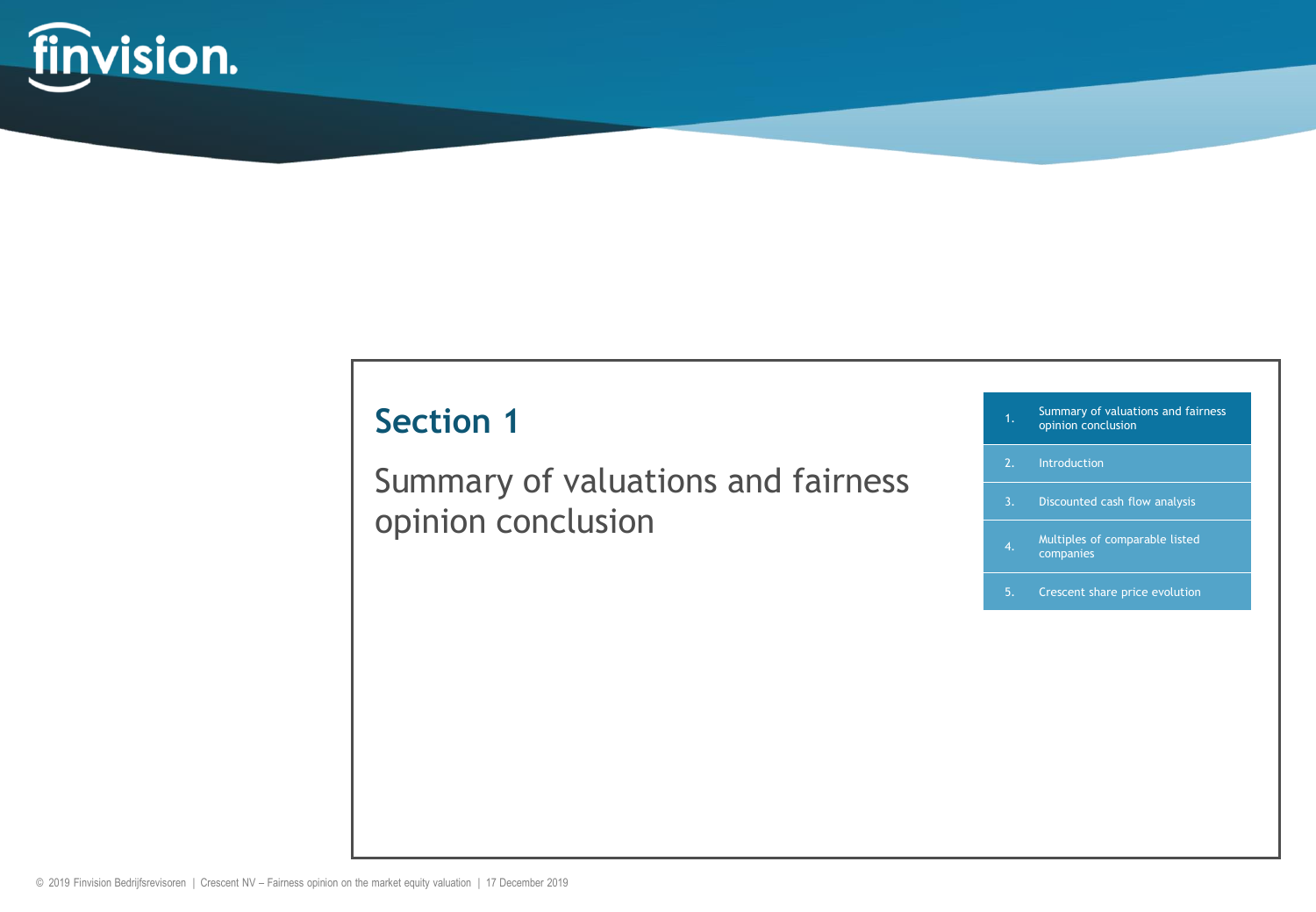# Impact of the envisaged Transaction on capital & shareholding structure

**Impact of the envisaged capital increase on the shareholding structure**

|                             |               | Situation before transaction |               |                                               | Contribution in kind of debt |                                 |                               | Situation after transaction |               |            |                                               | <b>Delta</b> |                                  |             |
|-----------------------------|---------------|------------------------------|---------------|-----------------------------------------------|------------------------------|---------------------------------|-------------------------------|-----------------------------|---------------|------------|-----------------------------------------------|--------------|----------------------------------|-------------|
|                             | Shares Shares |                              | Market cap    | Implied equity value                          |                              | Contribution <i>Issue price</i> | New shares II                 |                             | Shares Shares | Market cap | Implied value                                 | Contribution | <b>Shares</b>                    | Shares      |
| Party                       |               |                              |               | % (at 0,0275 EUR/share) (at 0,0256 EUR/share) |                              | EUR EUR/share                   |                               |                             |               |            | % (at 0,0275 EUR/share) (at 0,0256 EUR/share) | <b>EUR</b>   |                                  | $\%$        |
| Jan Callewaert              | 131 996 147   | 9.6%                         | 3 629 894     | 3 379 101                                     |                              |                                 |                               | 131 996 147                 | 8.2%          | 3 629 894  | 3 379 101                                     |              |                                  | $(1, 42)$ % |
| Danlaw                      | 103 838 830   | 7.6%                         | 2855568       | 2658274                                       |                              |                                 |                               | 103 838 830                 | 6.5%          | 2855568    | 2 658 274                                     |              |                                  | $(1, 12)\%$ |
| Van Zele Holding NV         | 463 712 343   | 33.9%                        | 12 752 089    | 11 871 036                                    | 2828687                      | 0.0256                          | +110 495 586                  | 574 207 929                 | 35.8%         | 15 790 718 | 14 699 723                                    |              | 2828687 +110495586               | $+1,90\%$   |
| Alychlo NV                  | 160 848 563   | 11.8%                        | 4 4 2 3 3 3 5 | 4 117 723                                     | 1 000 000                    | 0.0256                          | +39 062 500                   | 199 911 063                 | 12.5%         | 5 497 554  | 5 117 723                                     | 1 000 000    | +39 062 500                      | $+0.70\%$   |
| Nanninga Beheer             | 46 915 578    | 3.4%                         | 1 290 178     | 1 201 039∥                                    |                              |                                 |                               | 46 915 578                  | 2.9%          | 1 290 178  | 1 201 039                                     |              |                                  | (0,50%      |
| Existing shareholders (<3%) | 461 528 464   | 33.7%                        | 12 692 033    | 11 815 129                                    | 2 217 129                    | 0.0256                          | +86 606 614                   | 548 135 078                 | 34.2%         | 15 073 715 | 14 032 258                                    | 2 217 129    | +86 606 614                      | $+0.43%$    |
| Total                       | 1 368 839 925 | 100%                         | 37 643 098    | 35 042 302                                    | 6 045 816                    | 0.0256                          | +236 164 700    1 605 004 625 |                             | 100%          | 44 137 627 | 41 088 118                                    |              | 6 045 816 + 236 164 700 + 14.71% |             |

### **Comments on envisaged transaction**

- Crescent NV envisages to perform a capital increase on 20 Dec 2019 through a contribution in kind of 6.046 KEUR in shareholder debts into the capital (the envisaged Transaction), in order to strengthen the share capital of the company.
- The board of directors of Crescent have proposed an issuance price of 0,0256 EUR/share. As a result, the proposed contribution in kind will result in a capital increase of 6.046 KEUR and the issuance of 236.164.700 new shares.
- As the total current share capital is represented by 1.368.839.925 shares, the issuance price of 0,0256 EUR/share, represents an implied equity value of Crescent of 35,0 MEUR.
- The proposed issuance price of 0,0256 EUR/share is below the recent share price of Crescent on Euronext stock exchange. The share price amounted to 0,0275 EUR/share at closing on Euronext at 16 Dec 2019. The market equity value of Crescent at this share price of 0,0275 EUR/share amounts to 37,6 MEUR.
- The envisaged capital increase will dilute the current shareholdings to 85,29% of total shares.

 One day before the announcement of envisaged Transaction, the market price at Euronext amounted to 0,0333 EUR/share. The proposed issuance price communicated at 19 Nov 2019 represented a 23% discount as compared to the market price at previous Euronext stock exchange closing day. Ever since, the market price of the stock has been converging towards the proposed issue price of 0,0256 EUR/share.

The envisaged Transaction will decrease the (shareholder) debt position and strengthen the share capital of the company. As the total current share capital is represented by 1.368.839.925 shares, the issuance price of 0,0256 EUR/share, represents an implied equity value of Crescent of 35,0 MEUR. The proposed issuance price of 0,0256 EUR/share is below the recent share price of Crescent on Euronext stock exchange.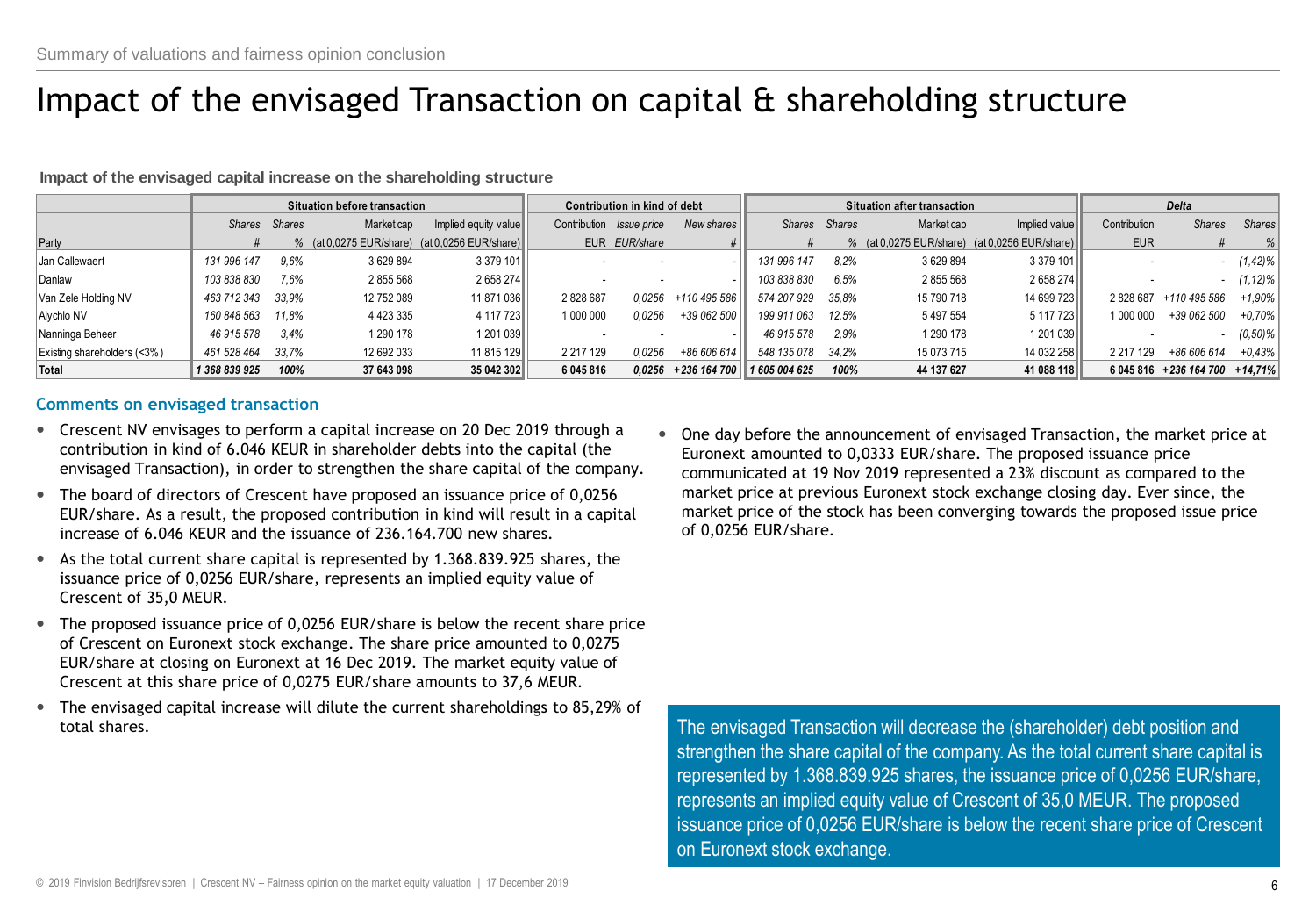# Summary of valuation methods & fairness opinion conclusion



**Market equity valuation (before the Transaction)** 

#### **Impact of the envisaged Transaction on the market equity value**

|                                                                                                   | Before      | After         |
|---------------------------------------------------------------------------------------------------|-------------|---------------|
| in EUR                                                                                            | transaction | transaction   |
| (Proposed issue price/share by Crescent management for contribution in kind/warrant plan (in EUR) | 0.0256      | 0.0256        |
| Number of shares                                                                                  | 1368839925  | 1 605 004 625 |
| Implied market equity value 100% Crescent NV                                                      | 35 042 302  | 41 088 118    |
| Assumed net financial debt position at 20 Dec 2019                                                | (12595059)  | (6549243)     |
| Implied enterprise value Crescent NV                                                              | 47 637 361  | 47 637 361    |

### **Summary of valuation methods**

- The aside graph summarizes the results of the valuation methods retained for estimating the market equity value of Crescent NV. For each method, we have presented a range of equity values obtained within the method.
- The implied equity value of 35 MEUR (based on the proposed issue price of 0,0256 EUR/share) is also presented as a green vertical line.
- The below table on the left summarizes the impact of the envisaged Transaction on the implied market equity value and the enterprise value of Crescent NV. Taken into consideration an assumed net financial debt position of 12,6 MEUR, the implied equity value of Crescent NV amounts to 35,0 MEUR before the transaction, while it represents 41,1 MEUR after the transaction.

### **Fairness opinion conclusion** :

Based on our analysis and taking into consideration an assumed net financial debt position of 12,6 MEUR at 20 Dec 2019, the fair market equity value of Crescent before the Transaction can be assessed in a range between 18,1 MEUR (or 0,0132 EUR/share) and 28,2 MEUR (or 0,0206 EUR/share). It should be noted that the issuance price of 0,0256 EUR/share as proposed by the board of directors represents a discount as compared to the current market price at Euronext (share value price of 0,0275 EUR/share at 16 Dec 2019), but is higher than our valuation results.

Taking into account and subject to the different elements mentioned in this report, and, when considering the company's historical valuation, we are of the opinion that, as of the date of this opinion, the proposed issuance price by the board of directors for the envisaged Transaction can be considered fair and justified from a financial point of view.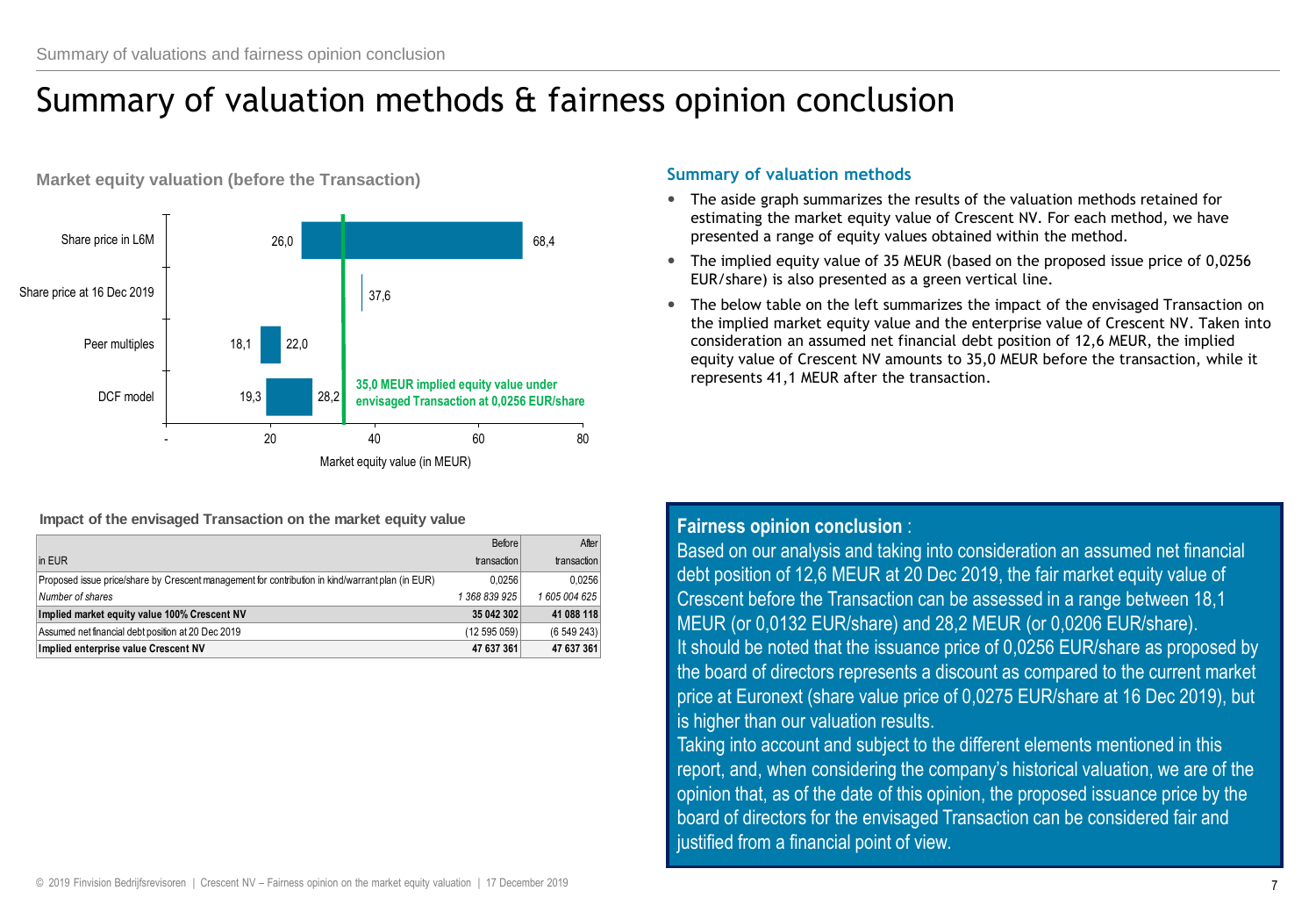

### Introduction

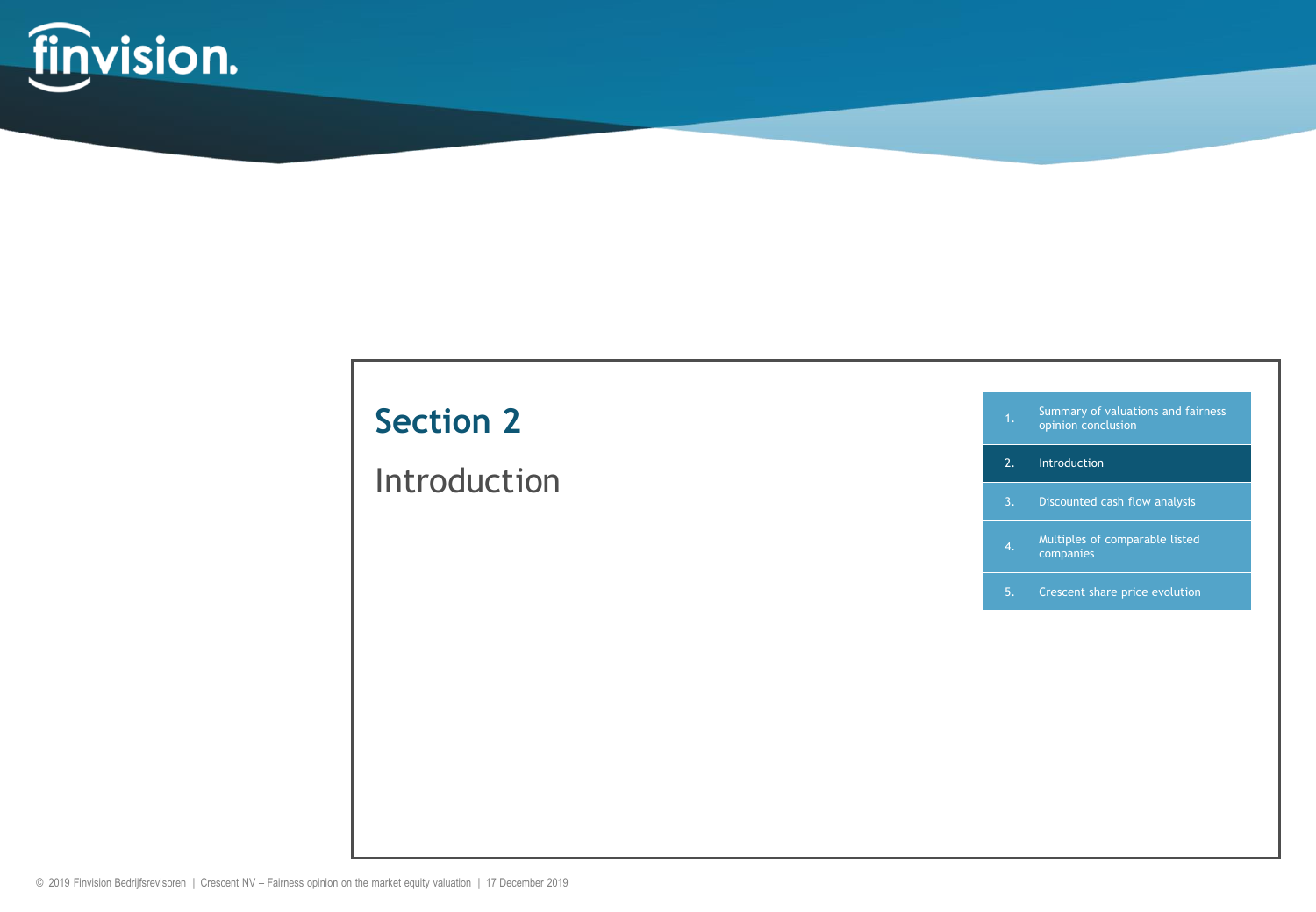### Overview of valuation methods applied

### **Overview of valuation methods applied**

- In order to assess the fairness of the equity valuation of Crescent, Finvision has withheld the following valuation methods :
	- 1. Discounted Cash Flow method : An income approach based on the future expected cash flow generating potential of the business, based on management business plan.
	- 2. Multiples of comparable listed companies : Valuation based on multiples of future operating results of publicly traded peer companies.

### **Enterprise valuation to equity valuation & value per share**

- On the basis of the above valuation methods (DCF, comparable listed companies multiples) an enterprise value is obtained. This valuation represents the value of the company, free of any cash and debt.
- In order to come to the equity value of the company, the enterprise value is adjusted for the net financial debt position of the company.
- In order to come to the value per share, the equity value is adjusted for the number of outstanding shares.



### **DCF methodology**

- The income approach is based on the premise that the value of a business is dependent on the value of the cash flows that the business can be expected to generate in the future.
- The enterprise value is obtained by summing up the discounted future free cash flows generated by the operations (after adjusting for the necessary capital expenditures and changes in working capital requirements). These residual free operational cash flows can be used to reimburse the invested capital (both debt and equity capital). The cash flows expected to be generated by a business are discounted to their present value equivalent, using a rate of return that reflects the relative risk of the investment, as well as the time value of money.
- The free cash flows to the firm (FCFF) are the cash flows before debt servicing (repayment of principal and financial charges) but after taxation, as follows :

| Free cash flow calculation                |                                          |  |  |  |  |  |
|-------------------------------------------|------------------------------------------|--|--|--|--|--|
| EBITDA                                    | <b>NOPLAT</b>                            |  |  |  |  |  |
| - Adjusted taxes                          | + Depreciations                          |  |  |  |  |  |
| - Change in w orking capital requirements | - Change in working capital requirements |  |  |  |  |  |
| - Capital expenditures                    | - Capital expenditures                   |  |  |  |  |  |
| $=$ FCFF                                  | $=$ FCFF                                 |  |  |  |  |  |

- NOPLAT is defined as Net Operating result Less Adjusted Taxes, which reflects a tax expense based on the operating result before financing expenses.
- Depreciations and amortizations are added back to NOPLAT, because these expenses do not reflect a cash outflow.
- Changes in net working capital are factored into the cash flows.
- Capital expenditures diminish the free cash flow and are to be subtracted. The DCF approach uses following formula to compute the net present value:
- The free cash flows are discounted using the WACC (Weighted Average Cost of Capital) as follows :

$$
DCF = \frac{CF_1}{(1 + WACC)^1} + \frac{CF_2}{(1 + WACC)^2} + \dots \frac{CF_n}{(1 + WACC)^n}
$$

- The WACC consists of the cost of equity capital and the cost of debt capital. The WACC critically depends on industry and company specific risks. The discount factor is based on the required return for both debt capital and equity capital employed.
- The main advantages of the DCF method are as follows : (1) The method is not dependent on financial markets; and (2) It captures the company's future growth prospects. The main difficulties involved relate to accurately predicting medium to long term cash flows and the method's highly dependency on certain model parameters (e.g. WACC).

### **Multiples of comparable listed companies methodology**

 The valuation method is relative rather than absolute, but serves as a sanity-check to DCF. The main difficulty lies in the selection of listed peers with real comparability.

The valuation will be performed based on the DCF valuation method and the multiples method (of comparable listed companies).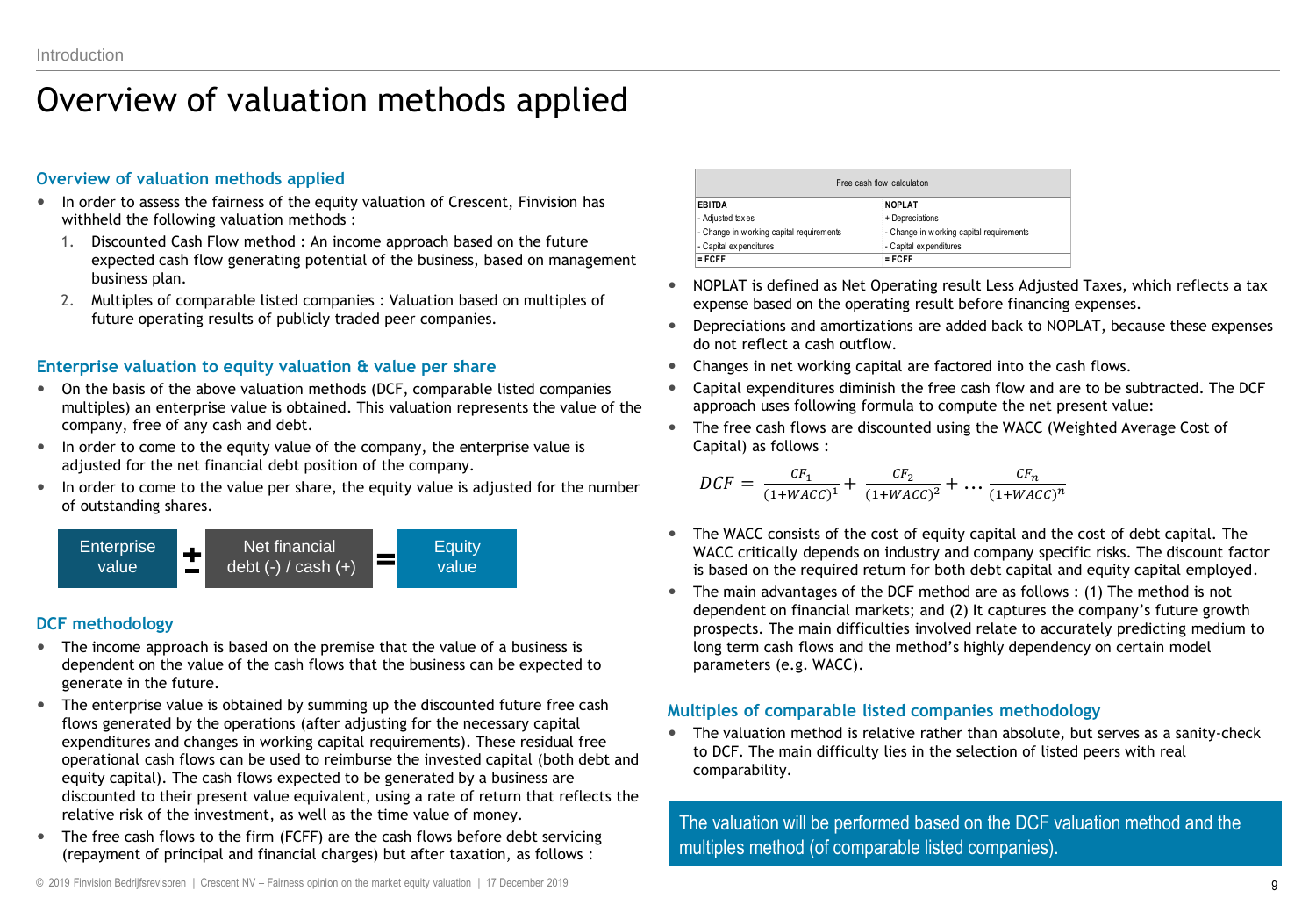### Adjusted net financial debt

**Net financial debt at 30 Jun 2019 (unaudited)**

| Adjusted net financial debt at 30 June 2019 | (10882) |
|---------------------------------------------|---------|
| Other debt-like & cash-like items           | (2379)  |
| Overdue payables                            | (1442)  |
| Interest payable                            | (10)    |
| Deferred tax position                       |         |
| Current income tax position                 | (203)   |
| Income tax receivable                       | 16      |
| Income tax payable                          | (219)   |
| Provisions                                  | (734)   |
| Reported net financial debt                 | (8503)  |
| Shareholder debt                            | (2835)  |
| <b>Bank debt</b>                            | (6 100) |
| Bank debt ST                                | (2746)  |
| Bank debt LT                                | (3354)  |
| Cash & cash equivalents                     | 432     |
| In KEUR                                     | 2019    |
|                                             | 30 Jun  |

**Assumed net financial debt at 20 Dec 2019 (unaudited)**

|                                                                                          | 20 Dec  |
|------------------------------------------------------------------------------------------|---------|
| In KEUR                                                                                  | 2019    |
| Adjusted net financial debt at 30 June 2019                                              | (10882) |
| Assumed cash flow from operations between 1 Jul 2019 to 20 Dec 2019                      | (800)   |
| Purchase price shares                                                                    |         |
| Shareholder Ioan AI YCHI O                                                               | (550)   |
| Other net financial debt UEST acquired                                                   | (450)   |
| Cash out from acquisition UEST (July 2019)                                               | (1000)  |
| Purchase price shares payable to Van Zele Holding                                        | (650)   |
| Shareholder Ioan VAN ZELE HOLDING                                                        | (300)   |
| Net financial debt Crescent Smart Lighting                                               |         |
| Cash out from acquisition Crescent Smart Lighting (Dec 2019)                             | (950)   |
| Purchase price shares payable to Van Zele Holding                                        | (380)   |
| Net financial debt Livereach Media Europe                                                | (157)   |
| Cash out from acquisition Livereach Media Europe (Dec 2019)                              | (537)   |
| Cash flow from business combinations between 1 Jul 2019 to 20 Dec 2019                   | (2487)  |
| Accrued shareholder interest                                                             | (51)    |
| Additional cash proceeds from shareholders to fund overdue payables                      | 1625    |
| Debt service bank loans (installments and interests)                                     | (720)   |
| Assumed cash flow from additional financing activities between 1 Jul 2019 to 20 Dec 2019 | 1574    |
| Assumed net financial debt at 20 December 2019 (before conversion debt into capital)     | (12595) |

#### **Comments**

- The aside top table summarizes the calculation of the adjusted net financial debt based on the interim consolidated financial statements at 30 June 2019 of Crescent.
	- The reported net financial debt position at 30 Jun 2019 amounts to 8.503 KEUR.
	- The additional debt-like items amount to 2.379 KEUR. These include : (1) provisions for risks  $\&$  costs; (2) current income tax payable; (3) interest payable (included in accrued expenses) and (4) overdue payables with a number of suppliers (with whom an installment plan was agreed).
	- Total adjusted net financial debt amounts therefore to 10.882 KEUR at 30 June 2019.
- The assumed net debt situation at 20 December 2019 was calculated as follows :
	- We started from the adjusted net financial debt at 30 Jun 2019.
	- In the period between 1 July to 20 December 2019, management assumes that the operations were cash negative and absorbed c. 800 KEUR of cash.
	- The company assumed additional debt of 2.487 KEUR from additional business combinations :
		- While the shares of UEST were acquired for only 1 EUR, the transaction (closed in July 2019) resulted in additional debt position of 1.000 KEUR (550 KEUR additional shareholder debt and 450 additional bank debt).
		- On 20 December 2019, the company will acquire 100% of the shares in Crescent Smart Lighting from Van Zele Holding. As a result of the transaction, the company net debt position will increase with 800 KEUR, due to vendor loan (650 KEUR for shares) and as shareholder loan of 300 KEUR will be acquired.
		- On 20 December 2019, the company will acquire 100% of the shares in Livereach Media Europe. As a result of the transaction, the company net debt position will increase with 475 KEUR, due to vendor loan (380 KEUR for shares) and net financial debt position of 95 KEUR will be acquired.
	- During the period between 1 July and 20 December, the following financing cash flows were assumed : (1) Crescent received 1.625 KEUR additional cash from existing shareholders; (2) The interests on shareholder debts amounted to 51 KEUR; (3) Bank and leasing debt servicing amounted to 720 KEUR.

The assumed net financial debt at 20 December 2019 amounts to 12,6 MEUR.

© 2019 Finvision Bedrijfsrevisoren | Crescent NV – Fairness opinion on the market equity valuation | 17 December 2019 10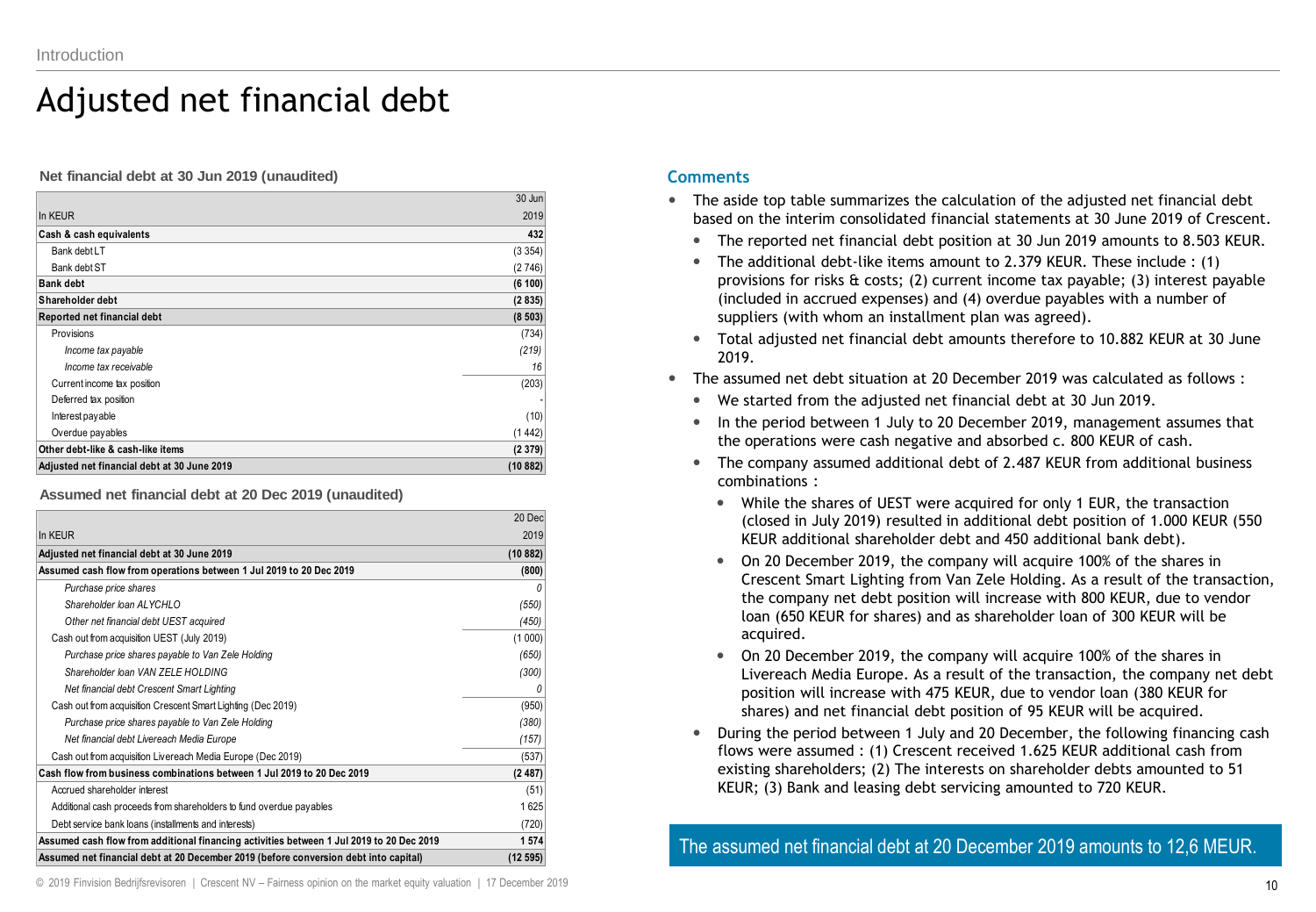### Management business plan : main assumptions

| Period forecast                    | • The management business plan was forecasted for the years FY20-FY21-FY22. No seperate forecasts for the years after were set up by management.<br>Based on follow-up discussion with Crescent management, three additional years (FY23-FY24-FY25) were added to the forecast model to reflect an<br>$\bullet$<br>accelerated growth period in revenu, in line with management's assumptions. The long term growth as reflected in the terminal value (i.e. the years<br>following FY25) was reduced to 2,0%.                                                                                                                                                                             |
|------------------------------------|--------------------------------------------------------------------------------------------------------------------------------------------------------------------------------------------------------------------------------------------------------------------------------------------------------------------------------------------------------------------------------------------------------------------------------------------------------------------------------------------------------------------------------------------------------------------------------------------------------------------------------------------------------------------------------------------|
| Revenue                            | Forecasted revenue represents the consolidated revenues from the Crescent Group (including the recent or envisaged acquisitions of Crescent Smart<br>Lighting BV, Livereach Media Europe BVBA and Uest NV (or Zembro). Revenues were forecasted seperately per business line.<br>The forecast revenue growth in the coming years mostly comes from : (1) the launch of the new cloudgate portfolio with new gateways $\hat{a}$ software, (2)<br>growth in distribution in the US and in EMEA & through new integrators, (3) offering a new business line of 'smart' solutions, (4) growth in new segments<br>and markets, and (5) further growth in strategic accounts $\theta$ customers. |
| <b>EBITDA</b>                      | • Crescent forecasts a positive EBITDA of 2.524 KEUR for FY20, which is expected to increase to 5.030 KEUR by FY22. Based on the additional parameters,<br>the EBITDA will continue to grow to 8.139 KEUR by FY25.<br>EBITDA as % of revenue is expected to increase further to 10% of revenue in FY20 and further to 14% in FY22. From FY23 onwards EBITDA margin is held<br>stable at 13% of revenue.                                                                                                                                                                                                                                                                                    |
| Depreciations and<br>amortizations | Depreciations are expected to increase due to increased capex.<br>$\bullet$<br>• Deprecations forecasts were included in the DCF model to calculate taxable basis.                                                                                                                                                                                                                                                                                                                                                                                                                                                                                                                         |
| <b>Taxes</b>                       | The group has a significant amount of tax losses carried forward. No tax cash outflows were forecasted until FY25. In assuming the terminal value (for<br>the years from FY26 onward), a tax rate of 20% was included (as the company will be able to benefit from remaining tax losses carried forward in a<br>number of legal entities afterwards).                                                                                                                                                                                                                                                                                                                                      |
| Capital<br>expenditures            | Capex is expected to increase significantly in the coming years . For certain investments, the company has already secured VLAIO subsidies. Such subsidy<br>income was reflected in the (net) capex requirements forecast. For the years between FY23 and FY25, capex is assumed to be stable at 0,9 MEUR, while<br>it is forecasted at 2,0% of revenue afterwards.                                                                                                                                                                                                                                                                                                                        |
| Working capital                    | Net working capital evolution reflects the normal amount of working capital required (excluding the arrears payments planned). Net working capital<br>variations were provided by Crescent management. The additional net working capital requirements will absorp c. 16% of revenue growth.                                                                                                                                                                                                                                                                                                                                                                                               |
| Other assumptions                  | • Mid-year discounting was applied.<br>• Long-term growth rate of 2,0%, in line with the Belgian inflation rate of the last three years.                                                                                                                                                                                                                                                                                                                                                                                                                                                                                                                                                   |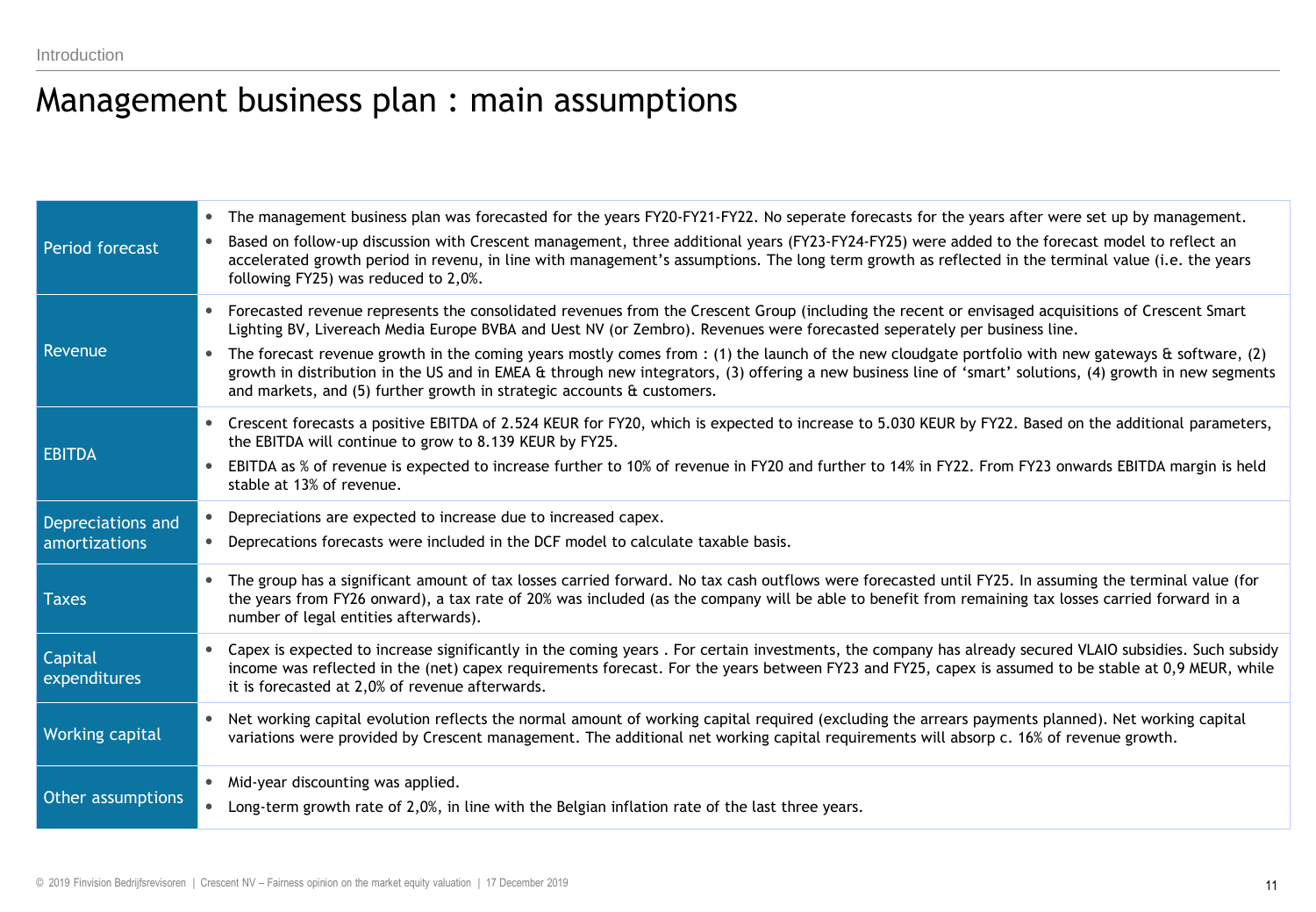### Management business plan : evolution in revenue, EBITDA & other KPI's

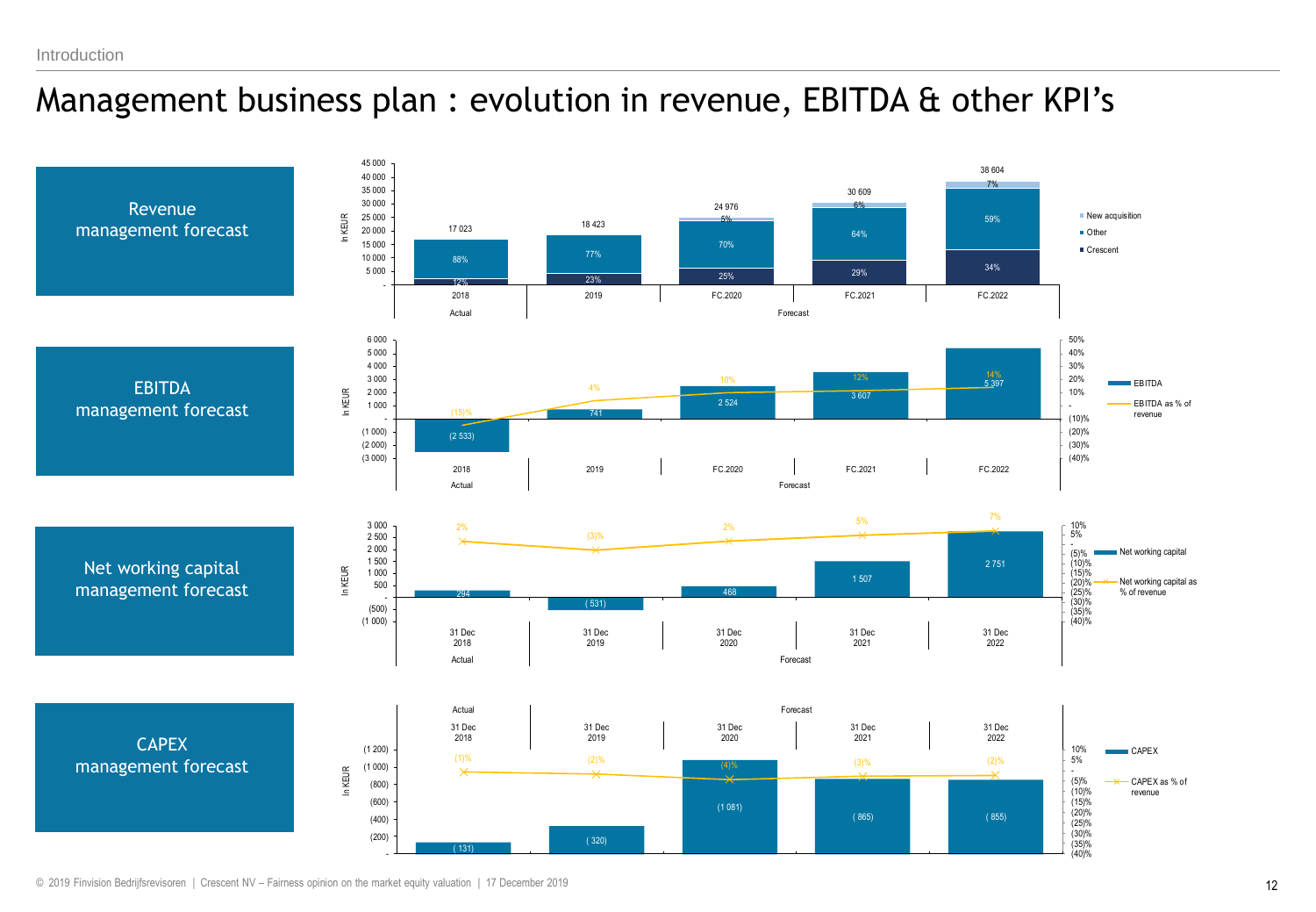

### Discounted cash flow analysis

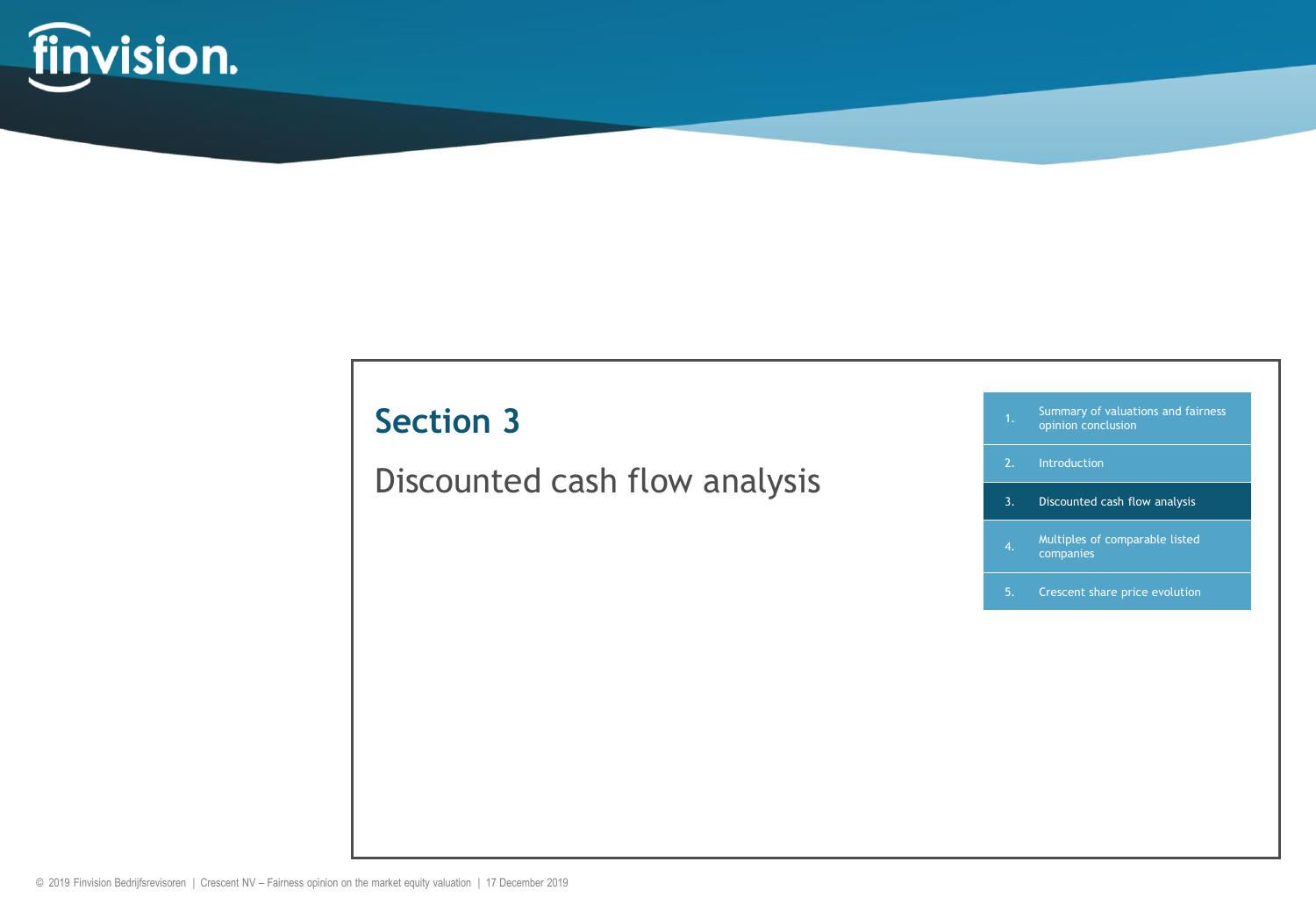# WACC calculation & DCF valuation based on management business plan

#### **WACC calculation - Crescent NV**

|                               | Rate   | Source                                                         |
|-------------------------------|--------|----------------------------------------------------------------|
| <b>Cost of equity</b>         |        |                                                                |
| Risk free rate                | 0.58%  | Belgian OLO 10y. Monthly average over last 5 years             |
| Beta adjusted (unlevered)     | 0,81   | Median of selected comparable companies (5 year average)       |
| Beta (levered by calculation) | 0,90   | Based on target capital structure                              |
| Equity market risk premium    | 5,80%  | Belgian risk premium (Damodaran Jul 2019)                      |
| Unsystematic factors          | 4,55%  | Duff & Phelps 2017 - size premium (on market cap)              |
| Unsystematic factors          | 4,00%  | Company specific risk factor (turnaround phaze & growth plans) |
| Cost of equity                | 14,34% |                                                                |
| Cost of debt                  |        |                                                                |
| Risk free rate                | 0,58%  | Belgian OLO 10y. Monthly average over last 5 years             |
| Debt margin                   | 5,00%  | Based on company specific loans                                |
| Pre-tax cost of debt capital  | 5,58%  |                                                                |
| Tax rate                      | 25,0%  | Belgian long term corporate tax rate                           |
| Cost of debt after tax        | 4,19%  |                                                                |
| <b>Capital structure</b>      |        |                                                                |
| Equity                        | 87%    | Average of selected comparable companies (5 year average)      |
| Debt                          | 13%    | and representative of average market participant               |
| $D/E$ -ratio                  | 0,14   |                                                                |
| <b>WACC</b> - post tax        | 13,06% |                                                                |

#### **Comments**

- Finvision has discounted the company's cash flows using a weighted average cost of capital (WACC) of 13,06%.
- The WACC calculation is shown above and implies the following main assumptions :
	- $-$  Target capital structure of 14% (net financial debt / enterprise value).
	- Cost of equity was based on the capital asset pricing model formula (unlevered beta of 0,81).
	- Cost of debt is composed of OLO 10 years increased with a debt margin, i.e. a current pretax debt cost of 4,19%.
- The management forecast including the assumed further growth parameters represent the base case for valuation. The impact on the market equity value of Crescent of any changes in the long term growth rate and in the WACC is shown in the sensitivity table on the right.

#### **Discounted cashflow model - Crescent NV - Base case**

| Discounted cashflow model - Crescent NV - Base case |             |             |             |             |         |             |             |             |                |
|-----------------------------------------------------|-------------|-------------|-------------|-------------|---------|-------------|-------------|-------------|----------------|
|                                                     | <b>ACT</b>  | FC          | <b>BU</b>   | <b>BU</b>   | BU:     | <b>BP</b>   | <b>BP</b>   | <b>BP</b>   | Terminal       |
| KEUR                                                | <b>FY18</b> | <b>FY19</b> | <b>FY20</b> | <b>FY21</b> | FY22    | <b>FY23</b> | <b>FY24</b> | <b>FY25</b> | value          |
| Revenue                                             | 17023       | 18 423      | 24 976      | 30 609      | 38 604  | 46 604      | 54 604      | 62 604      | 62 604         |
| <b>EBITDA</b>                                       | (2533)      | 741         | 2 5 2 4     | 3607        | 5 3 9 7 | 6059        | 7 0 9 9     | 8 1 3 9     | 8 1 3 9        |
| Depreciations                                       |             |             | (186)       | (462)       | (780)   | (1030)      | (1280)      | (1530)      | (1252)         |
| <b>EBIT</b>                                         |             |             | 2 3 3 8     | 3 1 4 5     | 4616    | 5028        | 5818        | 6 6 0 8     | 6886           |
| Taxes                                               |             |             |             |             |         |             |             |             | (1377)         |
| Depreciations                                       |             |             | 186         | 462         | 780     | 1030        | 1 2 8 0     | 1530        | 1 2 5 2        |
| Capex                                               |             |             | (1081)      | (865)       | (855)   | (855)       | (855)       | (855)       | (1252)         |
| Movement in working capital                         |             |             | (998)       | (1039)      | (1245)  | (1280)      | (1280)      | (1280)      | $\overline{a}$ |
| Pre-tax cash flow                                   |             |             | 445         | 1702        | 3 2 9 7 | 3924        | 4 9 64      | 6 0 0 4     | 5 5 0 9        |
| Discount period                                     |             |             | 0.50        | 1,50        | 2,50    | 3,50        | 4.50        | 5,50        | 5,50           |
| Discount factor                                     |             |             | 0.94        | 0.83        | 0.74    | 0.65        | 0.58        | 0.51        | 0.51           |
| Discounted pre-tax cash flow                        |             |             | 419         | 1416        | 2 4 2 6 | 2 5 5 3     | 2856        | 3056        | 2804           |
| <b>Terminal value</b>                               |             |             |             |             |         |             |             |             | 25 850         |
| Present value of cash flows (FY20-FY22)             |             | 4 260       | 11%         |             |         |             |             |             |                |
| Present value of cash flows (FY23-FY25)             |             | 8 4 6 5     | 22%         |             |         |             |             |             |                |
| Terminal value (post FY25)                          |             | 25 850      | 67%         |             |         |             |             |             |                |
| Enterprise value                                    |             | 38 576      | 100%        |             |         |             |             |             |                |
| Adjusted net financial debt                         |             | (12595)     |             |             |         |             |             |             |                |
| <b>Equity value</b>                                 |             | 25 981      |             |             |         |             |             |             |                |

**Sensitivity analysis - Market equity value base case**

| <b>Market equity value</b> |    | <b>WACC</b> |        |         |         |         |  |  |  |  |
|----------------------------|----|-------------|--------|---------|---------|---------|--|--|--|--|
|                            |    | 11.06%      | 12.06% | 13.06%  | 14.06%  | 15,06%  |  |  |  |  |
|                            | 0% | 28 959      | 24 963 | 21 594  | 18719   | 16 239  |  |  |  |  |
| Long term growth rate      | 1% | 32 045      | 27 435 | 23 606  | 20 378  | 17 622  |  |  |  |  |
|                            | 2% | 35 810      | 30 398 | 25 981  | 22 3 11 | 19 217  |  |  |  |  |
|                            | 3% | 40 510      | 34 015 | 28 8 28 | 24 5 94 | 21 0 76 |  |  |  |  |
|                            | 4% | 46 541      | 38 529 | 32 303  | 27 331  | 23 271  |  |  |  |  |

The base case DCF (based on realization of the management business plan), a WACC of 13,06% and a terminal value based on 2% terminal growth assumption, points to an estimated equity value of 26,0 MEUR.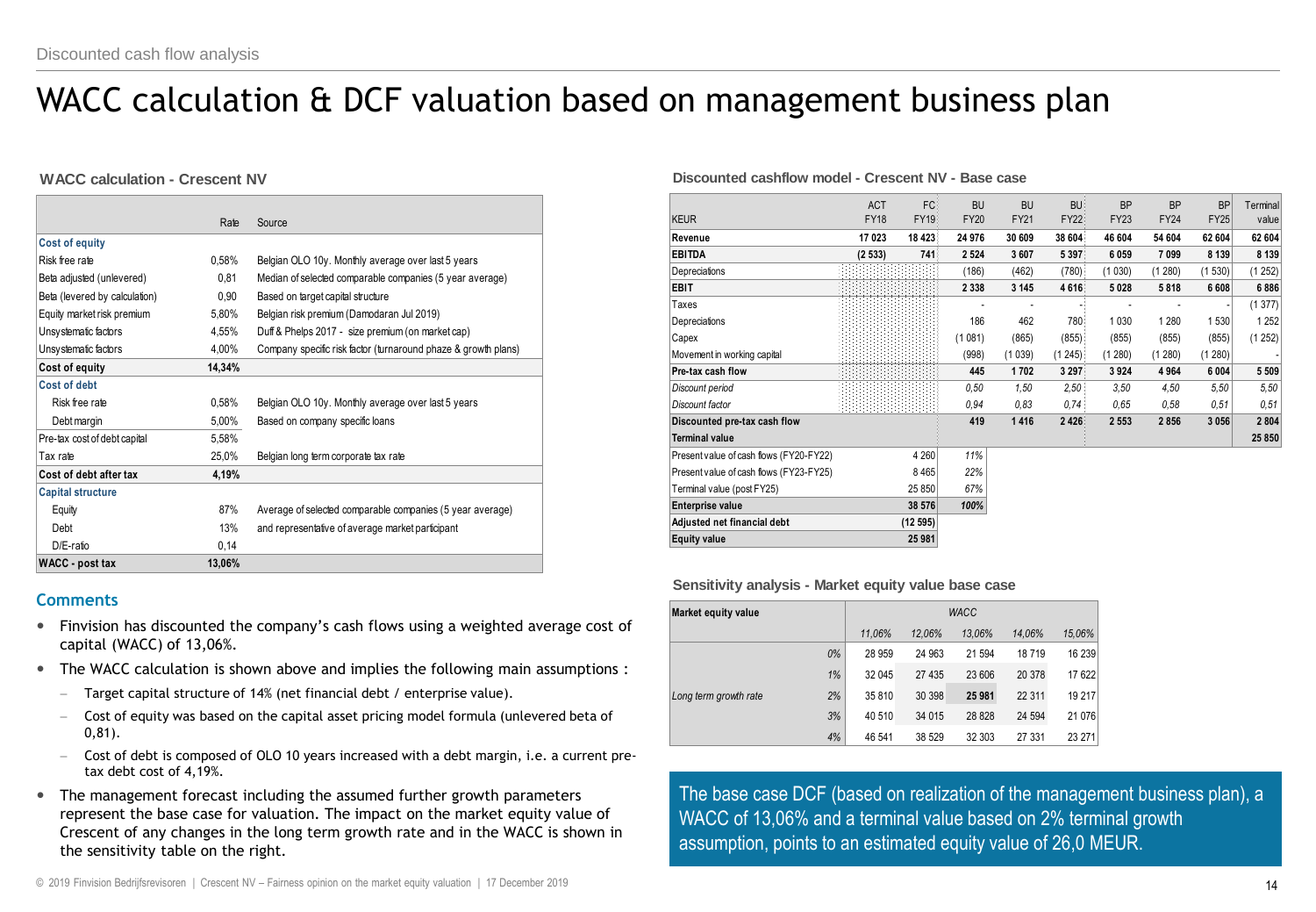### Key sensitivities : impact on DCF valuation

#### **Discounted cashflow model - Crescent NV - More conservative case**

| Discounted cashflow model - Crescent NV - More conservative case |             |             |                       |                                                               |         |             |             |             |                   |
|------------------------------------------------------------------|-------------|-------------|-----------------------|---------------------------------------------------------------|---------|-------------|-------------|-------------|-------------------|
|                                                                  | <b>ACT</b>  | FC          | <b>BU</b>             | <b>BU</b>                                                     | BU:     | <b>BP</b>   | <b>BP</b>   | <b>BP</b>   | Terminal          |
| <b>KEUR</b>                                                      | <b>FY18</b> | <b>FY19</b> | <b>FY20</b>           | <b>FY21</b>                                                   | FY22    | <b>FY23</b> | <b>FY24</b> | <b>FY25</b> | value             |
| Revenue                                                          | 17023       | 18 257      | 22 479                | 27 548                                                        | 34 744  | 41 944      | 49 144      | 56 344      | 56 344            |
| <b>EBITDA</b>                                                    | (2533)      | 741         | 2020                  | 2885                                                          | 4 3 1 7 | 4847        | 5679        | 6511        | 7 3 2 5           |
| Depreciations                                                    |             |             | (186)                 | (462)                                                         | (780)   | (1030)      | (1280)      | (1530)      | (1 127)           |
| <b>EBIT</b>                                                      |             |             | 1833                  | 2423                                                          | 3 5 3 7 | 3817        | 4 3 9 9     | 4981        | 6 198             |
| Taxes                                                            |             |             |                       |                                                               |         |             |             |             | (1240)            |
| Depreciations                                                    |             |             | 186                   | 462                                                           | 780     | 1 0 3 0     | 1 2 8 0     | 1530        | 1 1 2 7           |
| Capex                                                            |             |             | (1081)                | (865)                                                         | (855)   | (855)       | (855)       | (855)       | (1 127)           |
| Movement in working capital                                      |             |             | (998)                 | (1039)                                                        | (1245)  | (1152)      | (1152)      | (1152)      |                   |
| Pre-tax cash flow                                                |             |             | (59)                  | 981                                                           | 2 2 1 8 | 2840        | 3672        | 4 5 0 4     | 4958              |
| Discount period                                                  |             |             | 0.50                  | 1.50                                                          | 2.50    | 3.50        | 4.50        | 5.50        | 5.50              |
| Discount factor                                                  |             |             | 0.94                  | 0.83                                                          | 0.74    | 0.65        | 0.58        | 0.51        | 0.51              |
| Discounted pre-tax cash flow                                     |             |             | (56)                  | 816                                                           | 1632    | 1848        | 2 1 1 3     | 2 2 9 2     | 2 5 24            |
| <b>Terminal value</b>                                            |             |             |                       |                                                               |         |             |             |             | 23 265            |
| Present value of cash flows (FY20-FY22)                          |             | 2 3 9 2     |                       | Sensitivity analysis on equity value - More conservative case |         |             |             |             |                   |
| Present value of cash flows (FY23-FY25)                          |             | 6 2 5 3     |                       |                                                               |         |             |             |             |                   |
| Terminal value (post FY25)                                       |             | 23 265      | Market equity value   |                                                               |         |             | <b>WACC</b> |             |                   |
| <b>Enterprise value</b>                                          |             | 31 910      |                       |                                                               |         | 11.06%      | 12.06%      | 13,06%      | 14.06%<br>15,06%  |
| Adjusted net financial debt                                      |             | (12595)     |                       |                                                               | 0%      | 21 840      | 18 3 23     | 15 367      | 12 8 53<br>10 691 |
| Equity value                                                     |             | 19 315      |                       |                                                               | 1%      | 24 617      | 20 547      | 17 17 8     | 14 3 45<br>11 935 |
|                                                                  |             |             | Long term growth rate |                                                               | 2%      | 28 006      | 23 214      | 19 315      | 16 08 5<br>13 370 |
|                                                                  |             |             |                       |                                                               | 3%      | 32 236      | 26 470      | 21878       | 18 140<br>15 04 3 |
|                                                                  |             |             |                       |                                                               | 4%      | 37 663      | 30 532      | 25 005      | 20 603<br>17 019  |

#### **Comments on more conservative case**

- Crescent NV has a history of underperformance against initial budgets. There is still considerable uncertainty on the conversion of existing proposal into contracts.
- The conservative case differs from base case as to the following assumptions :
	- Revenues only 90% of base case revenues.
	- EBITDA only 80% of base case EBITDA.
- The working capital movements, capex and depreciations were assumed to be equal to the base case for the years FY20-FY25. However, the terminal value CAPEX and taxes were adjusted according to the revenue and EBIT forecasts.
- The impact on equity value of any sensitivity in WACC and terminal value growth rate were reflected in the sensitivity analysis tables above.

#### **Discounted cashflow model - Crescent NV - More optimistic case**

| Discounted cashflow model - Crescent NV - More optimistic case |             |             |                       |                                                             |          |                  |                    |                  |                    |                |
|----------------------------------------------------------------|-------------|-------------|-----------------------|-------------------------------------------------------------|----------|------------------|--------------------|------------------|--------------------|----------------|
|                                                                | <b>ACT</b>  | FC          | <b>BU</b>             | <b>BU</b>                                                   | BU:      | <b>BP</b>        |                    | <b>BP</b>        | <b>BP</b>          | Terminal       |
| <b>KEUR</b>                                                    | <b>FY18</b> | <b>FY19</b> | <b>FY20</b>           | <b>FY21</b>                                                 | FY22     | <b>FY23</b>      |                    | <b>FY24</b>      | <b>FY25</b>        | value          |
| Revenue                                                        | 17 023      | 18 257      | 26 225                | 32 139                                                      | 40 534   | 48 934           |                    | 57 334           | 65 734             | 65734          |
| <b>EBITDA</b>                                                  | (2533)      | 741         | 2651                  | 3787                                                        | 5666     | 6 3 6 1          |                    | 7453             | 8 5 4 5            | 8 5 4 5        |
| Depreciations                                                  |             |             | (186)                 | (462)                                                       | (780)    | (1030)           | (1280)             |                  | (1530)             | (1315)         |
| <b>EBIT</b>                                                    |             |             | 2 4 6 5               | 3 3 2 5                                                     | 4886     | 5 3 3 1          |                    | 6 173            | 7015               | 7 231          |
| Taxes                                                          |             |             |                       |                                                             |          |                  |                    |                  |                    | (1446)         |
| Depreciations                                                  |             |             | 186                   | 462                                                         | 780      | 1 0 3 0          |                    | 1 2 8 0          | 1530               | 1315           |
| Capex                                                          |             |             | (1081)                | (865)                                                       | (855)    | (855)            |                    | (855)            | (855)              | (1315)         |
| Movement in working capital                                    |             |             | (998)                 | (1039)                                                      | (1245)   | (1344)           | (1344)             |                  | (1344)             |                |
| Pre-tax cash flow                                              |             |             | 572                   | 1883                                                        | 3 5 6 7  | 4 1 6 2          |                    | 5 2 5 4          | 6 3 4 6            | 5785           |
| Discount period                                                |             |             | 0.50                  | 1.50                                                        | 2.50     | 3.50             |                    | 4.50             | 5.50               | 5.50           |
| Discount factor                                                |             |             | 0.94                  | 0.83                                                        | 0.74:    | 0.65             |                    | 0.58             | 0.51               | 0.51           |
| Discounted pre-tax cash flow                                   |             |             | 538                   | 1 5 6 6                                                     | 2624     | 2708             |                    | 3 0 24           | 3 2 3 0            | 2944           |
| <b>Terminal value</b>                                          |             |             |                       |                                                             |          |                  |                    |                  |                    | 27 143         |
| Present value of cash flows (FY20-FY22)                        |             | 4728        |                       | Sensitivity analysis on equity value - More optimistic case |          |                  |                    |                  |                    |                |
| Present value of cash flows (FY23-FY25)                        |             | 8963        |                       |                                                             |          |                  |                    |                  |                    |                |
| Terminal value (post FY25)                                     |             | 27 143      | Market equity value   |                                                             |          |                  |                    | <b>WACC</b>      |                    |                |
| <b>Enterprise value</b>                                        |             | 40 833      |                       |                                                             | 0%       | 11.06%<br>31 378 | 12.06%             | 13.06%<br>23 632 | 14.06%             | 15.06%         |
| Adjusted net financial debt                                    |             | (12595)     |                       |                                                             |          | 34 618           | 27 175<br>29 7 7 1 | 25 744           | 20 607<br>22 3 4 9 | 17998<br>19450 |
| <b>Equity value</b>                                            |             | 28 238      | Long term growth rate |                                                             | 1%<br>2% | 38 572           | 32 882             | 28 238           | 24 3 79            | 21 1 24        |
|                                                                |             |             |                       |                                                             | 3%       | 43 507           | 36 680             | 31 227           | 26776              | 23 0 76        |
|                                                                |             |             |                       |                                                             | 4%       | 49 839           | 41 4 20            | 34 877           | 29649              | 25 380         |
|                                                                |             |             |                       |                                                             |          |                  |                    |                  |                    |                |

#### **Comments on more optimistic case**

- According to Crescent management, there is also a likelihood that performance could be better than included in the management business plan. This assumption has been reflected in the "More optimistic case".
- The more optimistic case differs from base case as to the following assumptions :
	- Revenues amount to 105% of base case revenues;
	- EBITDA amounts to 105% of base case EBITDA.

Taken into consideration further sensitivities to the management business plan, the calculated market equity value ranges between 19,3 MEUR (more conservative case) and 28,2 MEUR (more optimistic case).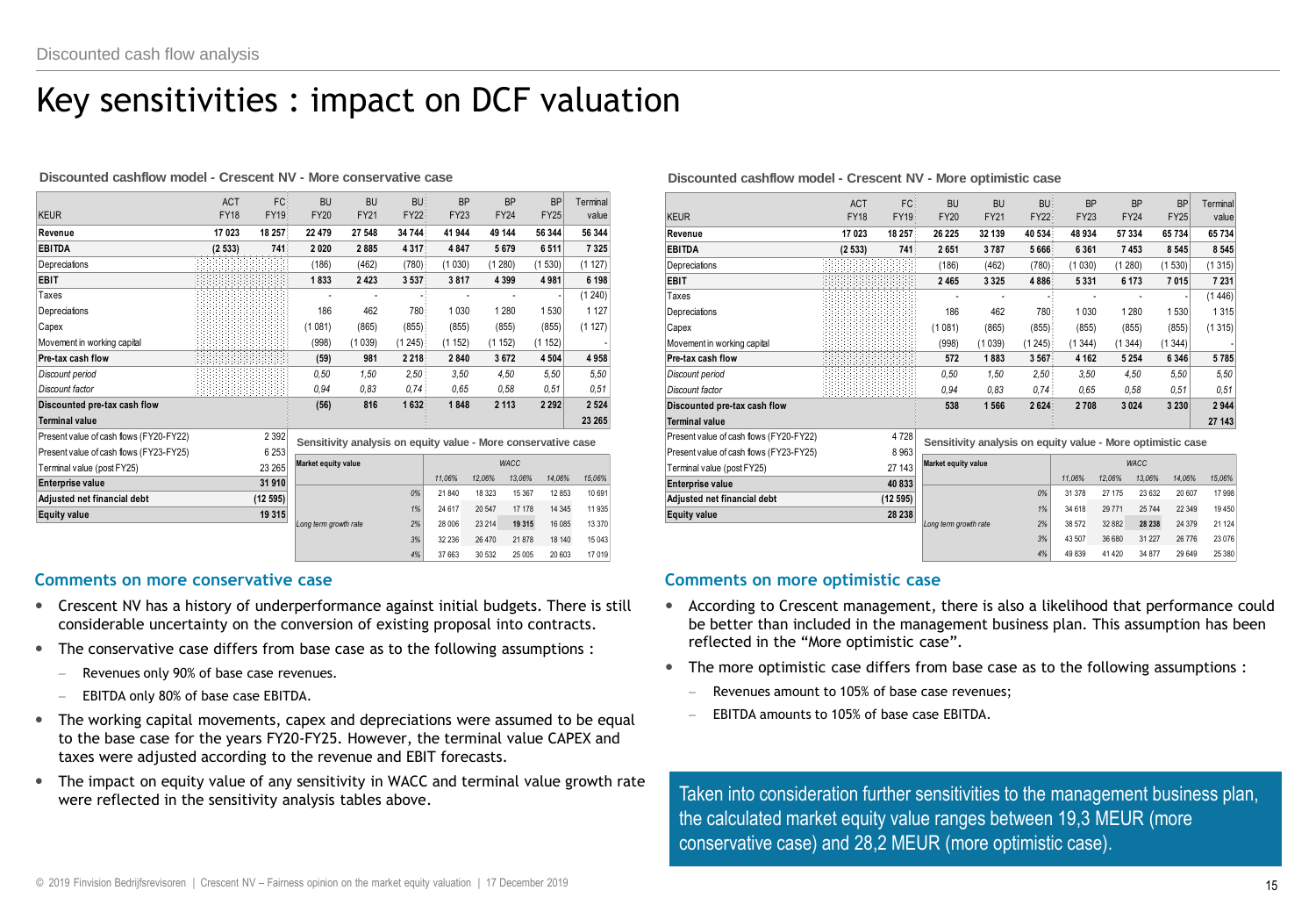

Multiples of comparable listed companies

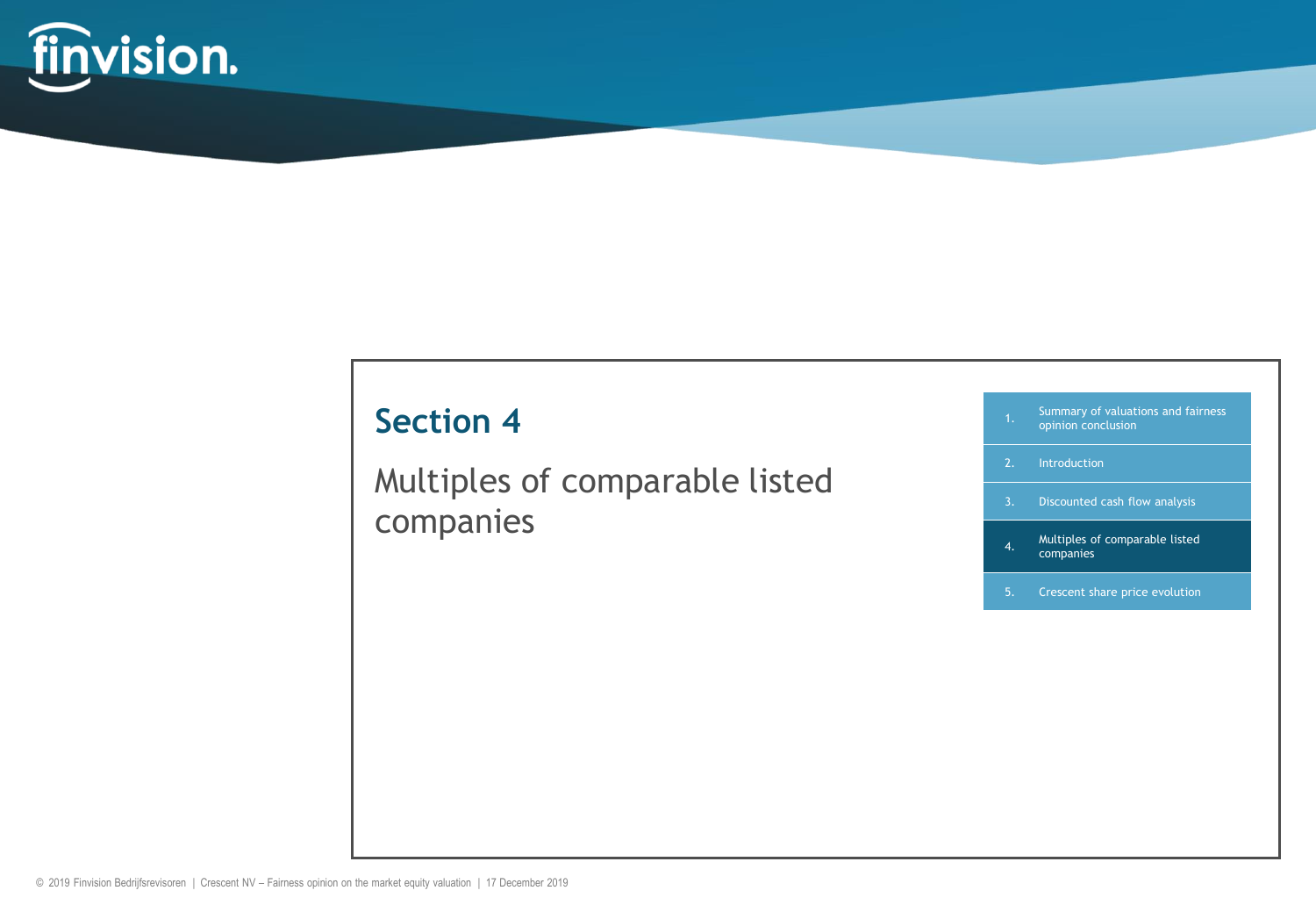# Valuation based on multiples of comparable listed companies

**Peer group multiples**

|                                   |         |      |          |      | EV / Net Sales |      |         |         |         | EV / EBITDA |      |      |      |      | EV / EBIT |         |         |      |      |       |       |       |         |        |         |
|-----------------------------------|---------|------|----------|------|----------------|------|---------|---------|---------|-------------|------|------|------|------|-----------|---------|---------|------|------|-------|-------|-------|---------|--------|---------|
| Company                           | EfCode  | 2014 | 2015     | 2016 | 2017           | 2018 | 2019(e) | 2020(e) | 2021(e) | 2014        | 2015 | 2016 | 2017 | 2018 | 2019(e)   | 2020(e) | 2021(e) | 2014 | 2015 | 2016  | 2017  | 2018  | 2019(e) | 2020(e | 2021(e) |
| Doro AB                           | 30234SS | 0.6  | 0.9      | 0,7  | 0,6            | 0,5  | 0,6     | 0,6     | 0,6     | 6.          | 11,4 | 10,5 | 8,1  | 4.8  | 5,9       | 5.2     | 4.9     | 9.1  | 16,7 | 23,6  | 14,7  | 7,6   | 10,2    | 8.4    | 8,0     |
| Bredband2 i Skandinavien AB       | 30454SS |      | 1.2      | 1,5  | 1,4            | 1,2  | 1,2     |         | 1,0     | 10,0        | 11,5 | 12,0 | 11,3 | 11,2 | 10,7      | 9,4     | 8,6     | 17,8 | 21,5 | 19,2  | 16,8  | 17,8  | 15,9    | 13,1   | 11,5    |
| Spirent Communications plc        | 01562EX | 1.4  |          | 1.4  |                |      | 3,2     | 3,0     | 2,9     | 10,9        | 10,3 | 12,3 | 10,1 | 10,1 | 15,5      | 14.1    | 13,4    | 27,4 | 67,0 | N/M   | 14,9  | 13,2  | 19,7    | 17,2   | 16,1    |
| Nokia Oyj                         | 90006SF |      | 1.4      | 0.9  | 0,8            |      | 0,7     | 0,6     | 0,6     | 16,8        | 8,6  | 40,7 | 10,4 | 16,3 | 6,2       | 5,6     | 4,7     | 6,9  | 6,2  | N/M   | 146,4 | N/M   | 7,7     | 6,7    | 5,7     |
| Juniper Networks Inc.             | 31395NU | 1.9  | 2,2      | 2,1  | 2,0            |      | 1,5     | 1,5     | 1,5     | 14,2        | 10,3 | 9,5  | 9,1  | 10,1 | 7,2       | 7,0     | 6,9     | N/M  | 12,4 | 11,6  | 11,6  | 13,8  | 9,2     | 8,7    | 8,3     |
| Unizyx Holding Corp.              | 30125FC | 0,3  | 0.2      | 0,2  | 0,3            | 0,3  | 0,4     | 0,3     | N/A     | 8,2         | 58,5 | 4,9  | N/M  | N/M  | 8,0       | 6,9     | N/A     | 12,6 | N/M  | 7,7   | N/M   | N/M   | 10,6    | 8,9    | N/A     |
| Cisco Systems Inc.                | 30031NU | 2.2  | N/A      | 2,4  | 2,5            | 3,6  | 3,6     | 3,6     | 3,5     | 8,8         | N/A  | 8,0  | 8,8  | 11,5 | 9,9       | 10,0    | 9,7     | 10,6 | N/A  | 9,2   | 10,3  | 14,4  | 11.1    | 11,0   | 10,7    |
| Accton Technology Corp.           | 30066FC | 0,2  | 0,5      | 0,7  | 1,5            |      | 1,6     | 1,4     | 1,2     | 3,9         | 6,1  | 7,0  | 14,9 | 13,1 | 13,0      | 11,5    | 9,1     | 6,2  | 7,8  | 0,8   | 15,6  | 14,4  | 14.1    | 12,0   | 10,0    |
| Grupo Ezentis SA                  | 20124EE | 0.8  | 0,7      | 0,7  | 0,7            | 0,6  | 0,5     | 0,5     | N/A     | 28.         | 8,4  | 7.4  | 9,4  | 21.7 | 5,4       | 4.7     | N/A     | 27,3 | 17,3 | 10,5  | 16,4  | N/M   | 9,6     | 7,7    | N/A     |
| M Ericsson Telefon AB             | 01439SS |      | $_{0,9}$ | 0,7  | 0,9            | 1,2  | 1,2     | 1,2     |         | 9,8         | 7,2  | 10,1 | N/M  | 24,9 | 9,2       | 7,8     | 7,2     | 15,6 | 10,6 | 25,1  | N/M   | 149,6 | 12,2    | 10,1   | 9,0     |
| Ascom Holding AG                  | 30008ES |      | 1,3      | 1,6  | 2,9            | 1,5  | 1,2     | 1,2     |         | 7,9         | 11,9 | 31,9 | 20,3 | 12,3 | 16,4      | 10,5    | 8,5     | 9,9  | 18,7 | N/M   | 26.   | 17,8  | 48,1    | 16,7   | 12,1    |
| ZTE Corp.                         | 30262PC | 1.0  | 0,8      | 0,8  | 1.4            |      | 1,6     | 1.4     | 1,2     | 19,2        | 14,3 | 14,5 | 7,8  | 52,2 | 14,2      | 13,4    | 10,9    | 10,7 | 7,1  | 16,7  | 9,1   | N/M   | 18,2    | 16,5   | 13,9    |
| NETGEAR Inc.                      | 35525NU | 0.7  | 0,8      |      |                | 1,3  | 0,5     | 0,5     | 0,4     | 7,2         | 9,2  | 9,8  | 13,5 | 23,8 | 6,2       | 4,9     | 4,3     | 31.7 | 12,7 | 12,6  | 17,5  | 40,2  |         | 5,6    | 4,2     |
| HMS Networks AB                   | 30682SS | 3.3  | 4,2      | 4,2  | 5,2            | 4,5  | 5,0     | 4.7     | 4,3     | 15.0        | 22,0 | 20,1 | 23,3 | 20,3 | 23,3      | 20,0    | 17.4    | 19,6 | 29,4 | 25,1  | 28,8  | 24,4  | 29,0    | 24,9   | 21,0    |
| Alpha Networks Inc.               | 31083FC | 0,3  | 0,3      | 0,3  | N/A            | 0,2  | 0,4     | 0,4     | N/A     | 6,8         | 8,3  | 5,4  | N/A  | 11,6 | 8,5       | 7,5     | N/A     | 32,6 | N/M  | 7,2   | N/A   | N/M   | 30,4    | 19,0   | N/A     |
| <b>ADVA AG Optical Networking</b> | 30318ED | 0.3  | 1,1      | 0.6  | 0,7            | 0,7  | 0,8     | 0,7     | 0,7     | 2,3         | 7,8  | 6,0  | 6,6  | 5,3  | 6,1       | 5,2     | 4,7     | 11,4 | 18,6 | 18,4  | 76,8  | 22,0  | 25,6    | 16,3   | 13,5    |
| Extreme Networks Inc.             | 35173NU | 0.5  | 0.6      | 1.6  | 1,0            | 0,8  | 0,8     | 0,7     | 0,7     | N/M         | 18,0 | 38,2 | 92,0 | 20,4 | N/A       | N/A     | N/A     | N/M  | N/M  | N/M   | N/M   | N/M   | 7,9     | 6,0    | 5,5     |
| Viavi Solutions Inc.              | 30573NU | 1.5  | 1,3      | 2,3  | 2,7            | 2.8  | 3,0     | 2,9     | 2,8     | 29,0        | 14,9 | 26,3 | 26,7 | 17,4 | 13,6      | 12,5    | 12,1    | N/M  | N/M  | 127.5 | N/M   | 45,2  | 17,0    | 15,2   | 14,3    |
| Peer Median                       |         | 1.0  | 0.9      | 1,0  | 1.4            | 1.2  | 1.2     | 1.1     | 1.1     | 9.8         | 10,3 | 10,3 | 10.4 | 13,1 | 9.2       | 7.8     | 8.5     | 12,6 | 16.7 | 14,7  | 16.4  | 17,8  | 13,1    | 11.5   | 10,7    |
| Average last 5 year               |         |      |          | 1,2  |                |      |         |         |         |             |      | 13,1 |      |      |           |         |         |      |      | 17.8  |       |       |         |        |         |
| Average forecasted next 3 years   |         |      |          |      |                |      |         | 1.1     |         |             |      |      |      |      |           | 8.4     |         |      |      |       |       |       |         | 10.7   |         |

Source: Infront Analytics search on 12 Dec 2019

#### **Comments**

- This valuation method obtains an estimated enterprise value for Crescent by multiplying the multiples on net sales, EBITDA and EBIT (in median) observed among the comparable listed companies (sector : telecom equipment) with the expected financials of Crescent. Afterwards, the market equity value of Crescent NV is calculated by adjusting the estimated enterprise value for the assumed net financial debt at 20 Dec 2019.
- A number of companies have been selected that are considered comparable to Crescent. However, comparability of the selected peers with Crescent is only partial, amongst others due to differences in size, geographical presence, product portfolio, technology, profitability or financial structure.

Based on the market multiples and the forecasted FY21 financials, the market equity value of Crescent NV ranges between 18,1 MEUR and 22,0 MEUR.

#### **Market multiples method valuation**

| In KEUR                              | <b>FY19</b> | <b>FY20</b> | <b>FY21</b> |
|--------------------------------------|-------------|-------------|-------------|
| Forecasted financials                |             |             |             |
| Revenue                              | 18 4 23     | 24 976      | 30 609      |
| EBITDA                               | 741         | 2 5 24      | 3607        |
| <b>EBIT</b>                          | 538         | 2 3 3 8     | 3 1 4 5     |
| Median multiples peer group          |             |             |             |
| Revenue                              | 1,2x        | 1.1x        | 1.1x        |
| EBITDA                               | 9.2x        | 7.8x        | 8,5x        |
| EBIT                                 | 13.1x       | 11.5x       | 10.7x       |
| <b>Estimated enterpise value</b>     |             |             |             |
| On basis of EV/revenue               | 21 9 24     | 27 849      | 34 588      |
| On basis of EV/EBITDA                | 6788        | 19 640      | 30 730      |
| On basis of EV/EBIT                  | 7052        | 26 891      | 33 553      |
| Adjusted net financial debt          |             | (12595)     |             |
| <b>Estimated market equity value</b> |             |             |             |
| On basis of EV / revenue             | 9 3 2 9     | 15 254      | 21 993      |
| On basis of EV / EBITDA              | (5807)      | 7 0 4 5     | 18 135      |
| On basis of EV / EBIT                | (5543)      | 14 296      | 20 958      |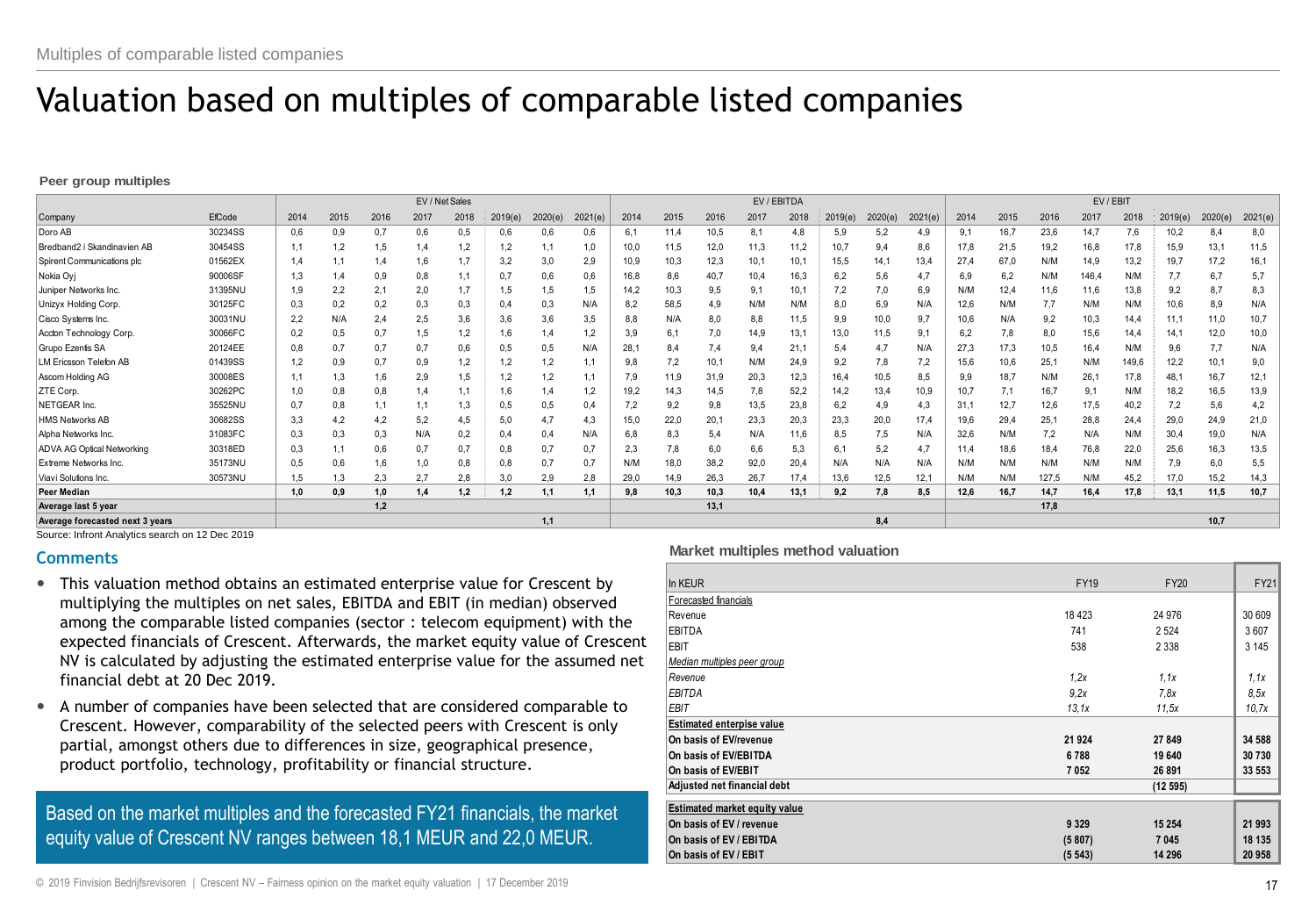

Crescent share price evolution

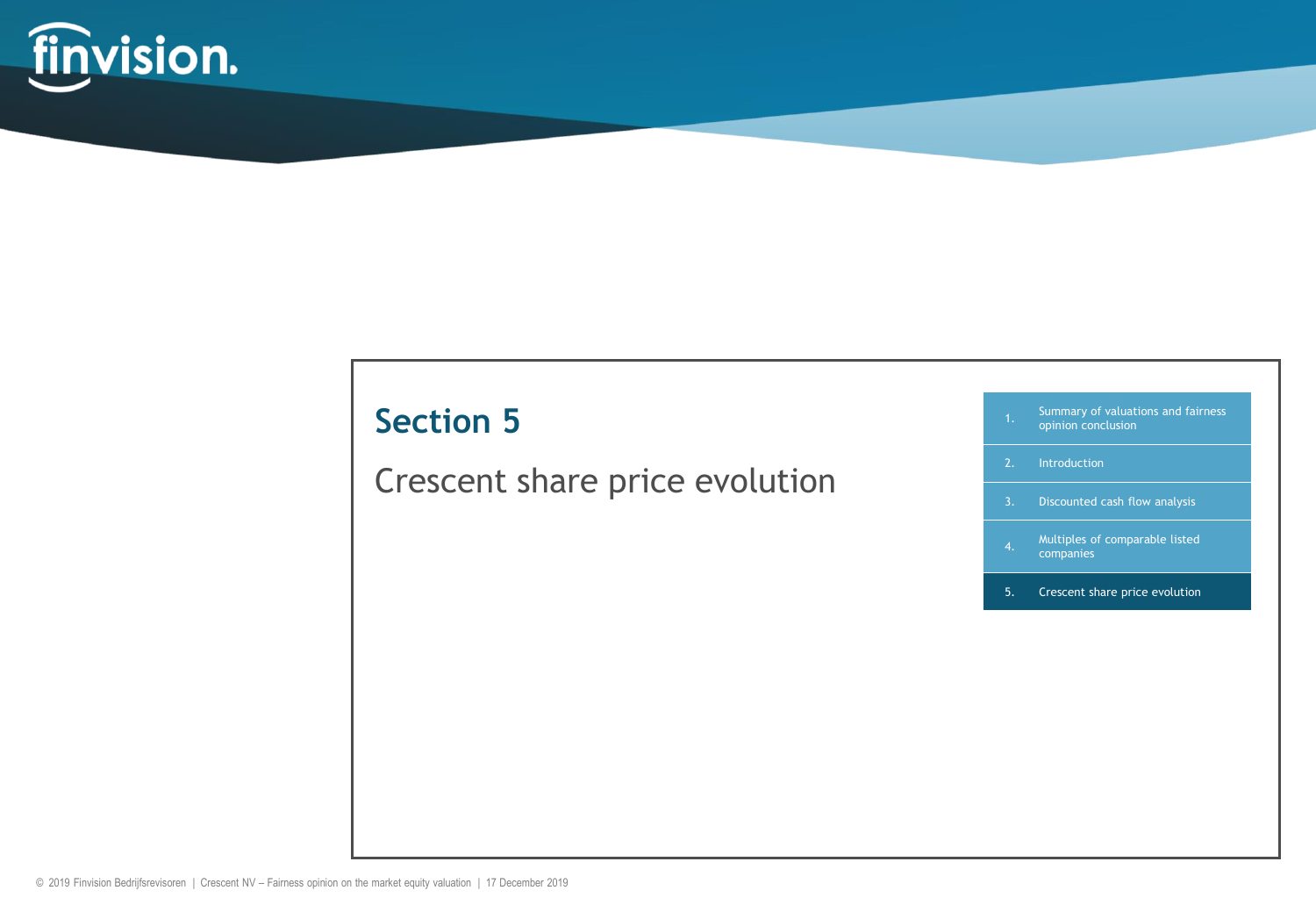### Crescent share price evolution



#### **Comments**

- The above graph shows the share price evolution of the Crescent stock over the last 12 month. The date of the announcement of the proposed transaction and the proposed issue price are also shown on the graph.
- Based on the stock price evolution of the last 6 months, the average market equity value amounted to 41,1 MEUR (0,0300 EUR/share).
	- The lowest traded share price in the last 6 months amounted to 0,0190 or an implied equity value of 26,0 MEUR;
	- The highest traded share price in the last 6 months amounted to 0,0500 or an implied equity value of 68,4 MEUR;

#### **OPTI share price evolution 12/2018-12/2019**

|                                     |         | <b>EUR/share</b> |        |        | Market equity value (in KEUR) |        |         |        |  |  |  |
|-------------------------------------|---------|------------------|--------|--------|-------------------------------|--------|---------|--------|--|--|--|
|                                     | Average |                  |        |        | Average                       |        |         |        |  |  |  |
|                                     | Price   | Open             | High   | Low    | Price                         | Open   | High    | Low    |  |  |  |
| price 12/12/19                      | 0.0273  | 0.0270           | 0.0277 | 0.0269 | 37 369                        | 36 959 | 37917   | 36822  |  |  |  |
| 1 month (12/12/19 - 12/11/2019)     | 0.0297  | 0.0299           | 0.0355 | 0.0265 | 40 708                        | 40 940 | 48 5 94 | 36 274 |  |  |  |
| 3 months (12/12/2019 - 12/09/2019)  | 0.0309  | 0.0311           | 0.0434 | 0.0250 | 42 270                        | 42 552 | 59 408  | 34 221 |  |  |  |
| 6 months (12/12/2019 - 12/06/2019)  | 0.0300  | 0.0303           | 0.0500 | 0.0190 | 41 0 64                       | 41 506 | 68 4 42 | 26 008 |  |  |  |
| 12 months (12/12/2019 - 12/12/2018) | 0.0429  | 0.0430           | 0.1050 | 0.0190 | 58 686                        | 58 850 | 143 728 | 26 008 |  |  |  |

Based on the stock price evolution of the last 6 months, the average market equity value fluctuated between 26,0 MEUR and 68,4 MEUR.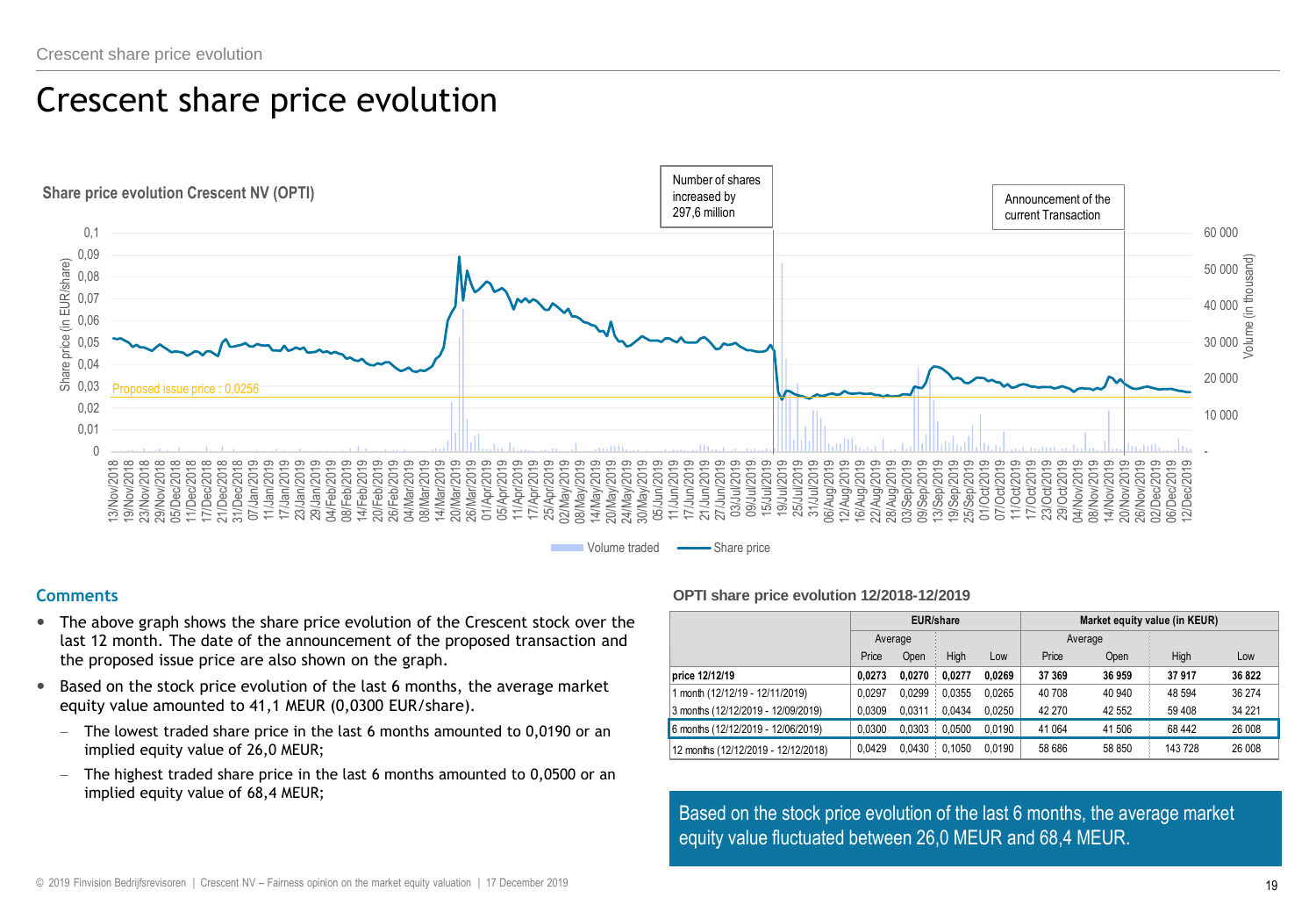

### **Appendices**

- A. List of abbreviations
- B. List of key documents reviewed
- C. Peer group : unlevered beta & debt-to-equity ratio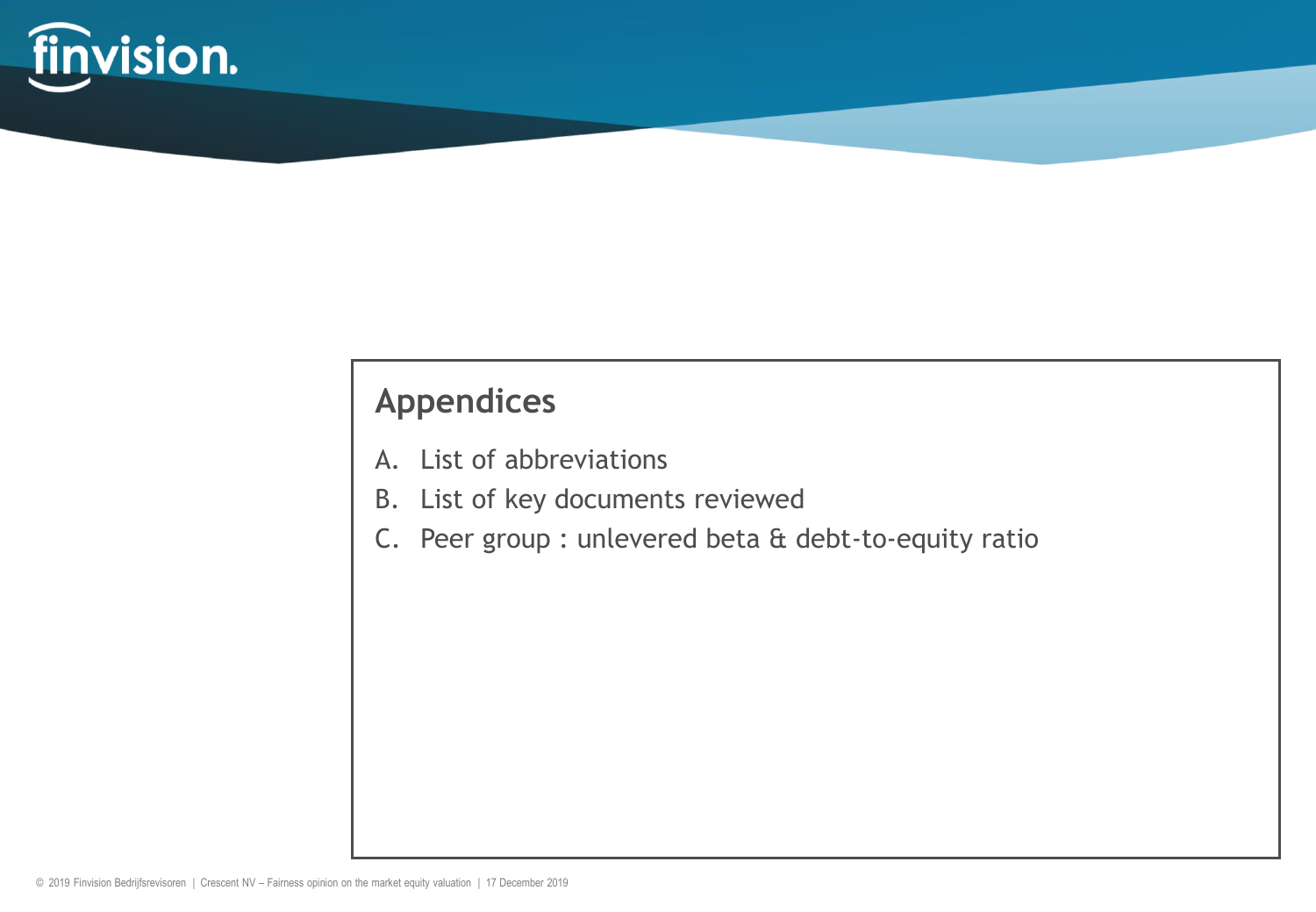### A. List of abbreviations

| BV(BA)        | Besloten Vennootschap (met Beperkte Aansprakelijkheid)         | P&L         | Profit and loss statement        |
|---------------|----------------------------------------------------------------|-------------|----------------------------------|
| c.            | Circa                                                          | <b>WACC</b> | Weighted Average Cost of Capital |
| <b>Capex</b>  | Capital Expenditure                                            | <b>WC</b>   | <b>Working Capital</b>           |
| <b>EBIT</b>   | Earnings before Interest and Taxes                             | <b>YTD</b>  | Year-to-date                     |
| <b>EBITDA</b> | Earnings before interest, taxes, depreciation and amortization |             |                                  |
| <b>EUR</b>    | Euro                                                           |             |                                  |
| <b>EV</b>     | Enterprise value                                               |             |                                  |
| <b>FCF</b>    | Free Cash Flow                                                 |             |                                  |
| <b>FY17</b>   | Calender year 2017, from 1 Jan 2016 to 31 Dec 2017             |             |                                  |
| <b>FY18</b>   | Calender year 2018, from 1 Jan 2017 to 31 Dec 2018             |             |                                  |
| <b>FY19</b>   | Calender year 2019, from 1 Jan 2018 to 31 Dec 2019             |             |                                  |
| i.e.          | In other words                                                 |             |                                  |
| <b>IAS</b>    | International Accounting Standards                             |             |                                  |
| <b>IFRS</b>   | International Financial Reporting Standards                    |             |                                  |
| L6M           | Last 6 months                                                  |             |                                  |
| <b>KEUR</b>   | <b>Thousand Euro</b>                                           |             |                                  |
| <b>MEUR</b>   | Million Euro                                                   |             |                                  |
| <b>NV</b>     | Naamloze Vennootschap                                          |             |                                  |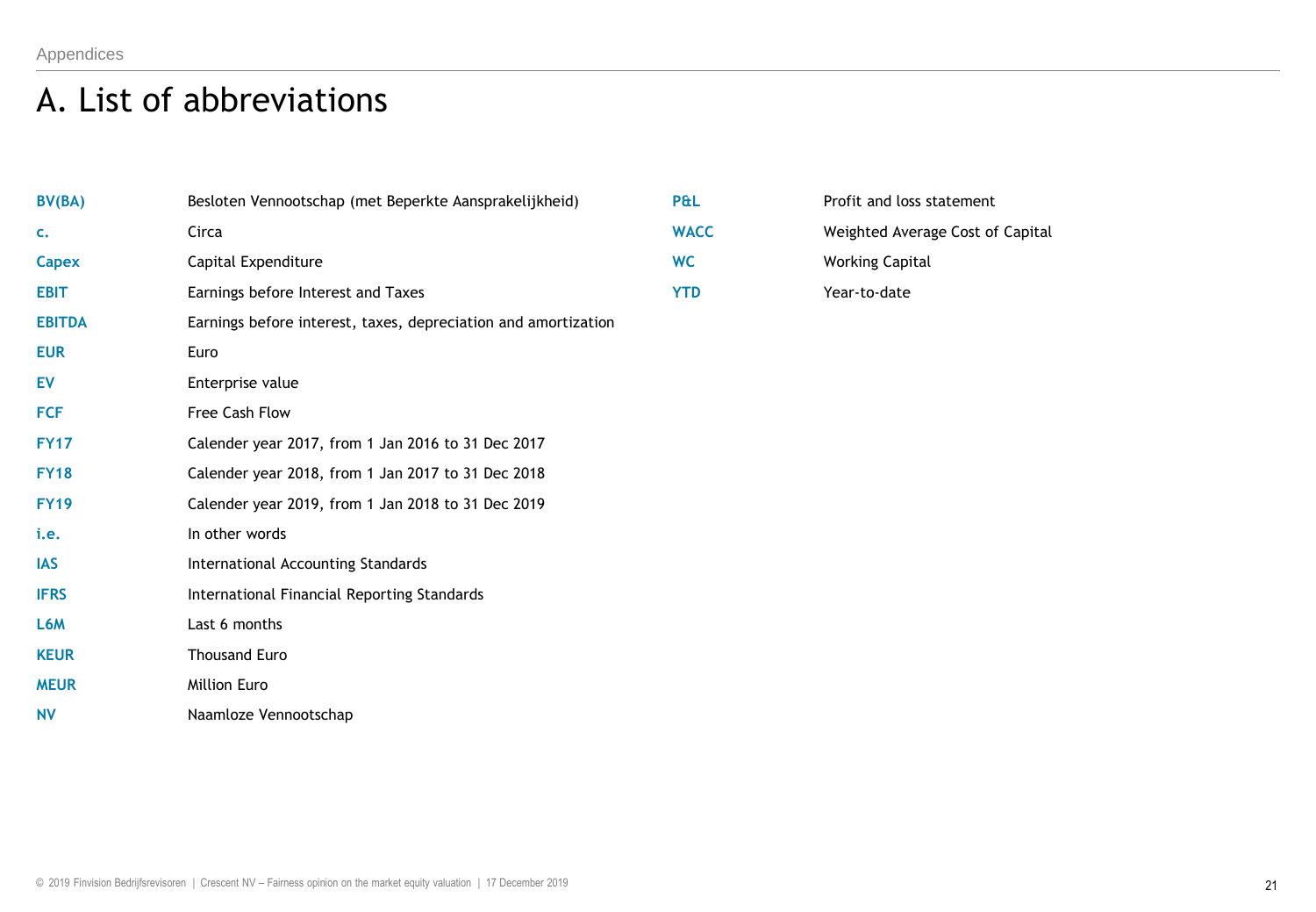### B. List of key documents reviewed

#### **Documents provided by Crescent management**

- A. 3 year business plan Crescent Group
- B. BP & Strategy 2020 presentation for the board of directors
- C. Innolumis strategy plan 2020 including budget
- D. Draft SPA Crescent Smart Lighting
- E. Draft SPA Livereach Media Europe
- F. Historical trial balances Crescent Group
- G. Transaction summary overview, debt of shareholders
- H. Livereach Media Europe interim trial balance at 31 Oct 2019
- I. Crescent Smart Lighting interim trial balance at 12 Dec 2019
- J. Underlying budget excel files of entities with Crescent Group
- K. Overview of shareholder loans
- L. Overview of suppliers debt